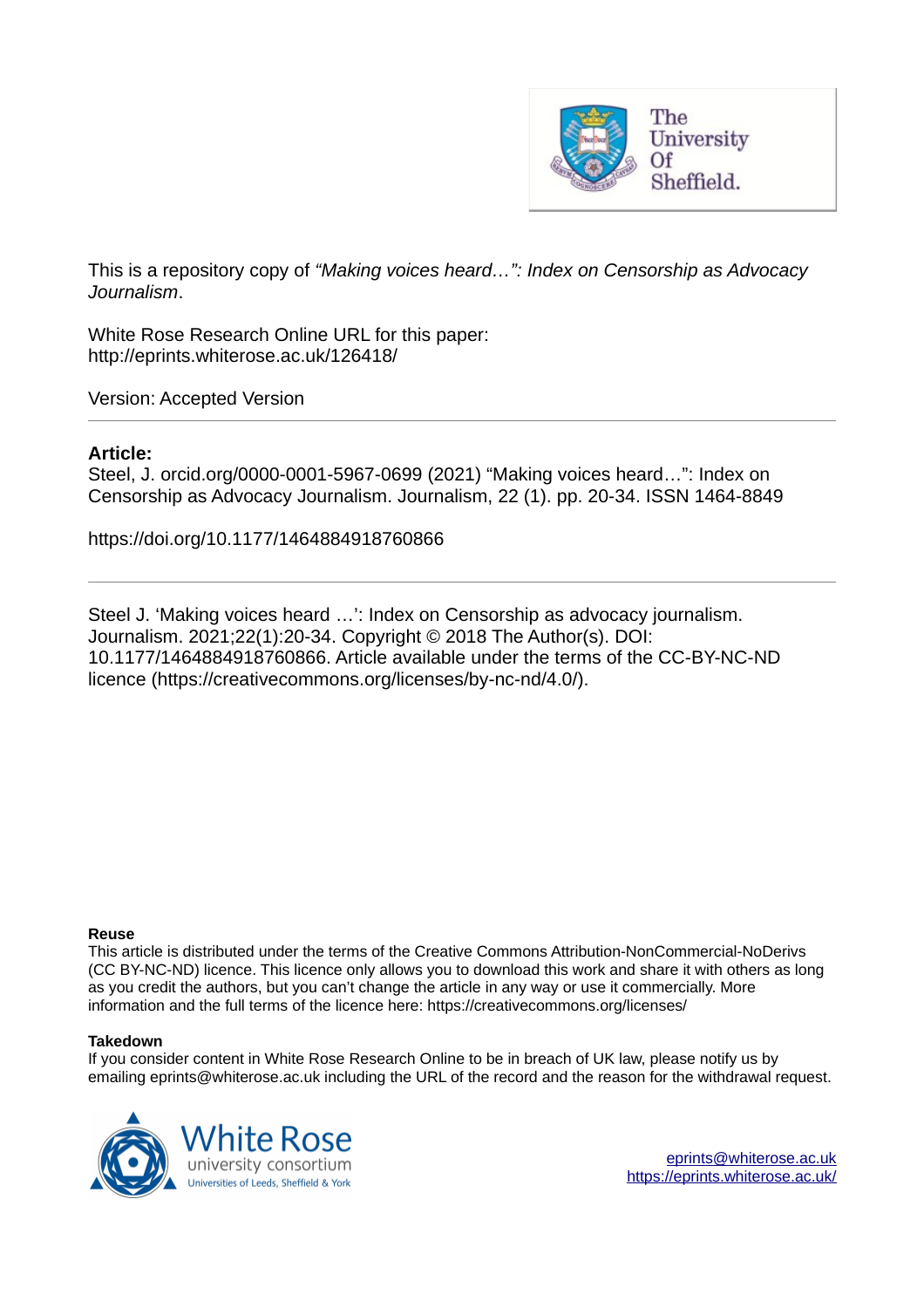**"Making voices heard…": Index on Censorship as advocacy journalism**<sup>1</sup> John Steel University of Sheffield, UK

# **Abstract**

*The magazine Index on Censorship has sought, since its launch in 1972, to provide a space where censorship and abuses against freedom of expression have been identified, highlighted and challenged. Originally set up by a collection of writers and intellectuals who were concerned at the levels of state censorship and repression of artists in and under the influence of the Soviet Union and elsewhere, 'Index' has provided those championing the values of freedom of expression with a platform for highlighting human rights abuses, curtailment of civil liberties and formal and informal censorship globally. Charting its inception and development between 1971 and 1974, the paper is the first to situate the journal within the specific academic literature on activist media (Janowitz, 1975; Waisbord, 2009; Fisher, 2016). In doing so the paper advances an argument which draws on the drivers and motivations behind the publication's launch to signal the development of a particular justification or 'advocacy' of a left-libertarian civic model of freedom of speech.* 

# **Introduction**

This paper examines the foundation and formative ideas behind and expressed within the publication *Index on Censorship* (hereafter cited as *Index*). In doing so, the paper situates the publication within a particular type of hybrid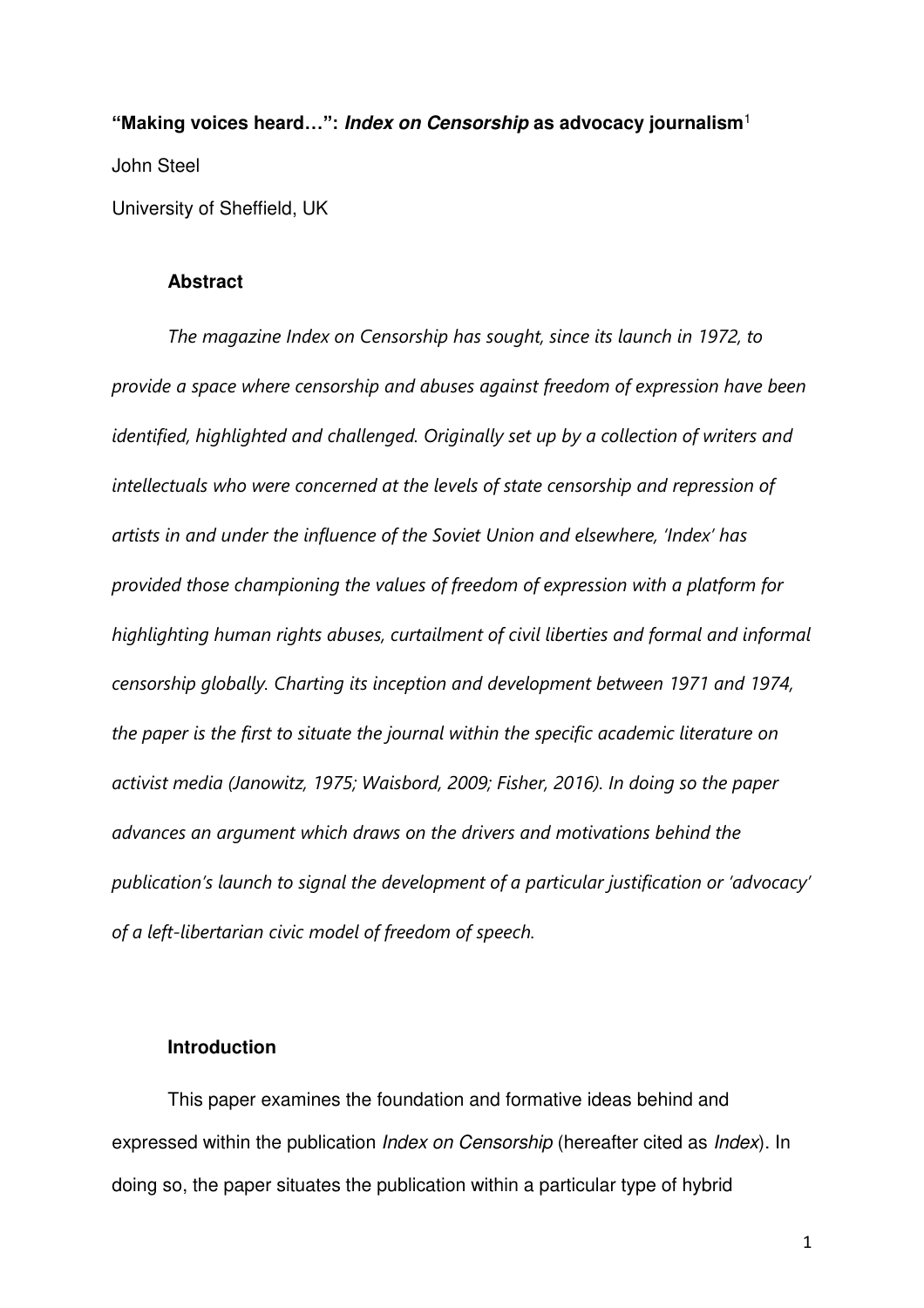advocacy journalism (Fisher, 2016) which, though its founders sought to eschew any specific political or ideological motivation, articulated a particular civic model of freedom of expression. Originally published as the 'house journal' for the charity Writers and Scholars International (WSI), the publication's main aim was to draw attention to the suppression of writers and artists around the world who were suffering brutal censorship, imprisonment and repression at the hands of oppressive regimes and governments. Though *Index* was initially concerned with highlighting abuses against freedom of expression within the Soviet sphere of influence, the publication's editorial board were also keen to include writers and stories from elsewhere, particularly South Africa, Greece, Argentina, Spain and Portugal. The magazine has also included articles and whole editions on issues relating to "religious extremism, cultural difference, the rise of nationalism, the rewriting of history, words that kill, pornography, violence on television and freedom on the Internet" (Owen, 1997:15). Indeed, *Index* has spent the past forty-five years seeking to champion the free speech rights of artists, poets, political agitators and citizens around the globe. In doing so it has published works of a host of literary and artistic giants who have themselves been subject to censorship and repression or who have spoken out against it; as well as highlighting the censorship practices of governments, criminals and the social and cultural practices of silencing and 'chilling' of freedom of thought and expression. *Index* has published the work of writers and artists as diverse as Alexander Solzhenitsyn, Salman Rushdie, Arthur Miller, Mumia Abu-Jamal, John Gittings, Václav Havel and Hilary Mantel and a host of other distinguished artists and intellectuals.

This paper provides an examination of *Index* and its foundation in order to do two things: Firstly, to historically situate the publication within the literature on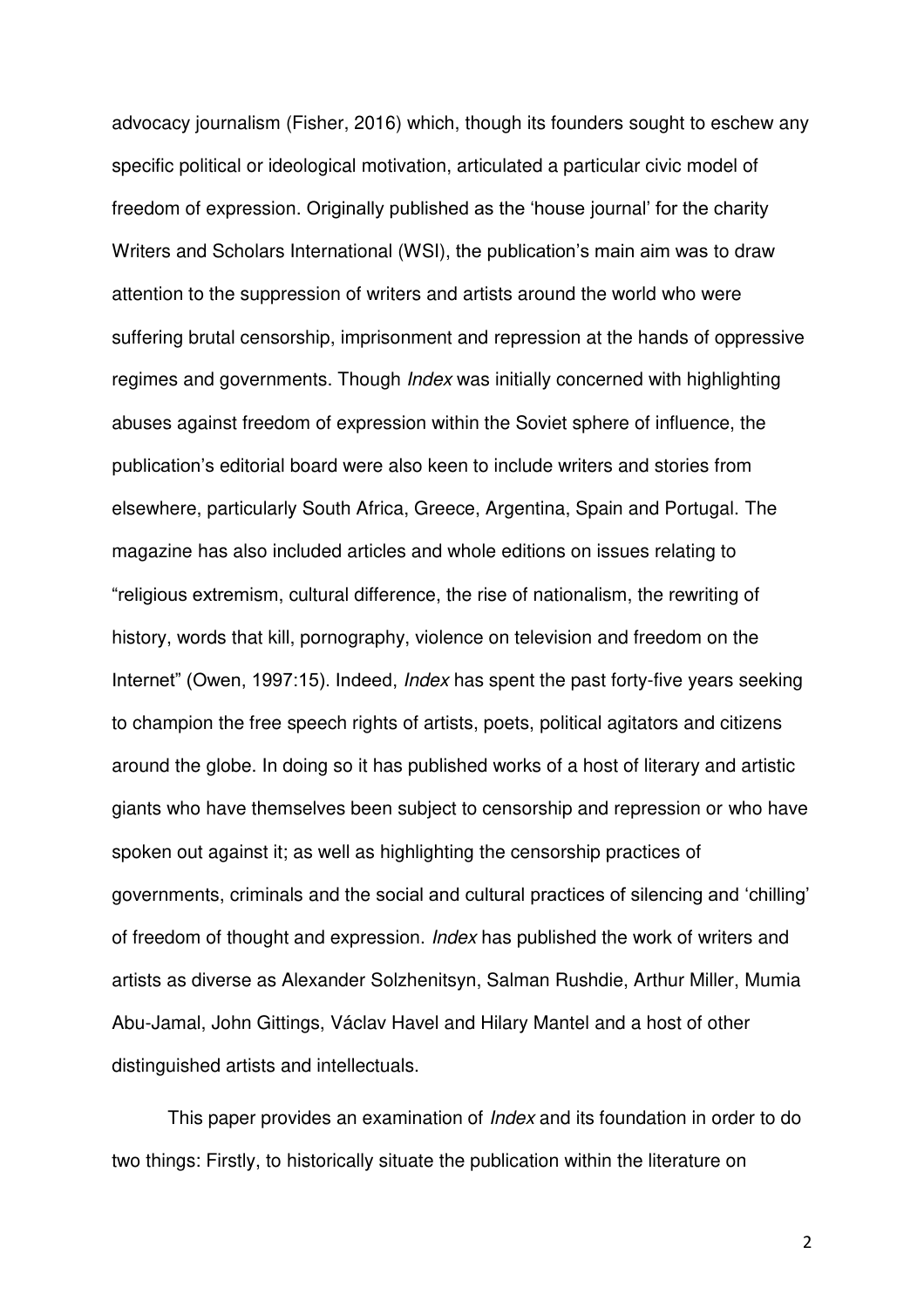advocacy journalism (Janowitz, 1975; Waisbord, 2009; Fisher, 2016). Secondly it explores the political and philosophical motivations behind the launch of the publication and the factors that shaped its formation as a vehicle to champion specific rights and goals (Downing, 1984; Atton, 2002). In doing so the paper identifies the specific philosophical parameters of freedom of speech (Schauer, 1982) it sought to develop and articulate during its founding years. The argument advanced in this paper is that *Index's* particular deployment of advocacy journalism in relation to its advocacy of freedom of speech and fighting censorship, despite attempts by its founders to present their publication as politically and ideologically non-partisan, expose a left-libertarian praxis of the autonomy argument for freedom of speech (Schauer, 1982; Barendt, 2005). This paper therefore situates *Index* in the media ecology of the early 1970s and provides an original exploration and analysis of the early historical, political and philosophical parameters of what was to become arguably one of the most important freedom of speech/anti-censorship publications in the world.

## **The Foundation of Index**

*Index* was founded in 1972 by a group of writers and intellectuals under the collective name Writers and Scholars International. The group came together because of their shared concerns about the political repression of writers and intellectuals, particularly within the Soviet Union. The founder members: poet Stephen Spender, *Observer* editor David Astor, journalist Edward Crankshaw; writer and translator Michael Scammell and academic Stuart Hampshire, had variously experienced fascism and Nazism during the war and had become increasingly frustrated and concerned by recent events in the Soviet Union (Spender, 1964;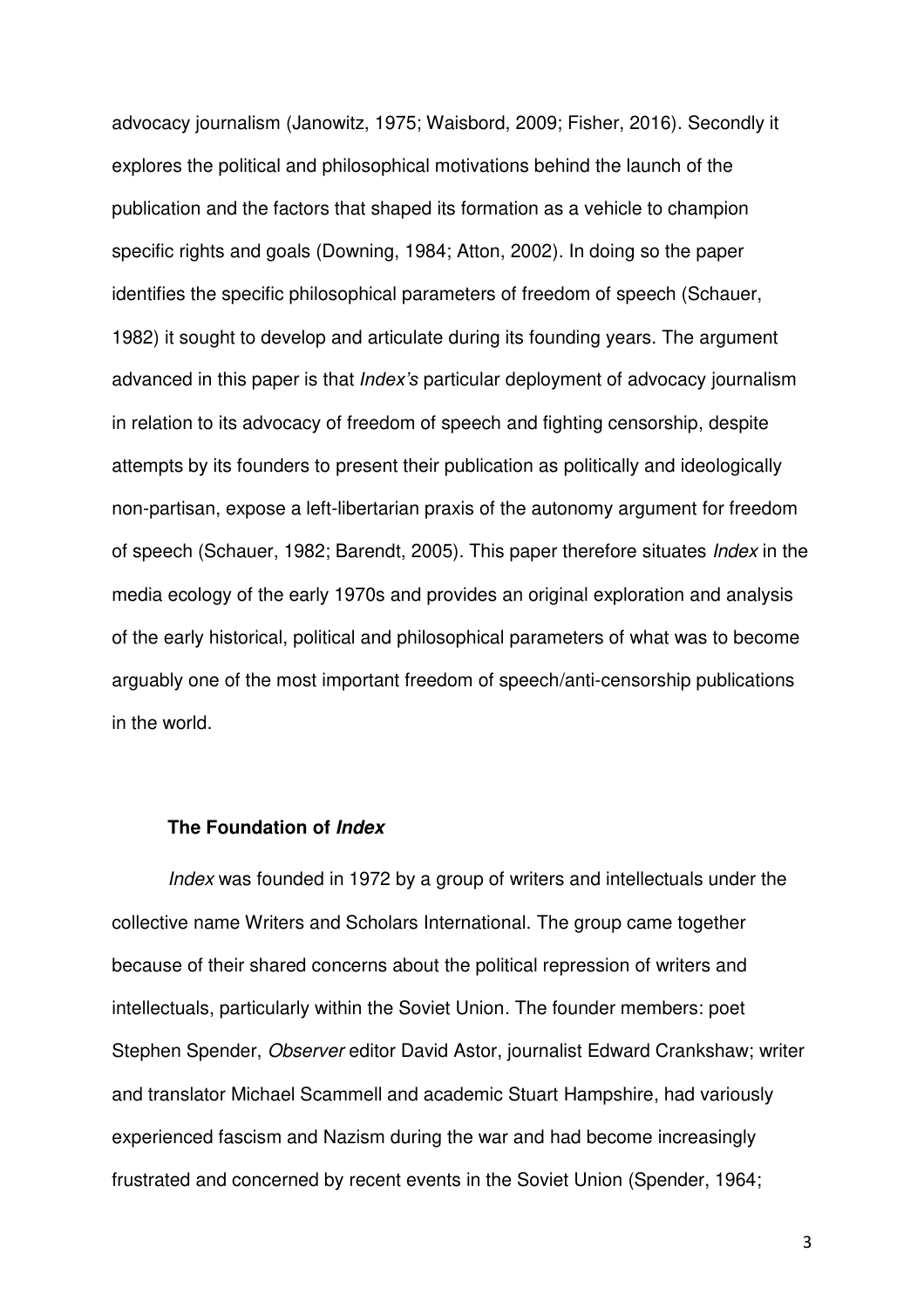Scammell, 2010). The international context that animated the concerns of the WSI was of course broadly dominated by the ideological contestation between communism and liberal democracy. In the west, the liberal democratic nations which had rebuilt themselves in the aftermath of war, made much of the hard won freedoms brought about by the defeat of Nazi Germany and the growing and ever present threat from Soviet Russia. The politicised western framing of a belligerent and cruel Soviet leadership and its armies within the Warsaw Pact was vindicated by the Soviet led invasion of Prague in 1968, crushing attempts to liberalise Czechoslovakia.

One of the key figures in the WSI was poet Stephen Spender. Spender had been active in the anti-fascist movement and brief member of the Communist Party of Great Britain (Sutherland, 2005; Spender, 1991), eventually becoming disillusioned with the party following the Nazi Soviet Pact (Crossman, 1950). Spender's intellectual instincts demanded that he took a principled stance against authoritarian regimes, something that he had seen at first hand in Berlin in the 1930s and at a distance during the Spanish Civil War (Spender, 1964; Scammell, 2010). Writing about his experiences in Berlin in during the 1930s in his autobiography, Spender notes that during the rise of fascism in Germany that he "had watched the bases on which European freedoms had seemed to rest, destroyed" (Spender, 1964: 188). His emphasis on the "bases" of freedoms is instructive, as these of course included common respect and tolerance for all, sentiments that would be reflected in the early editions of *Index*. Another founding member of WSI was David Astor, editor of the *Observer* newspaper from 1948 to 1975, who was an ardent campaigner against Imperialism, particularly British Imperialism. As Jeremy Lewis (2016) notes, after he joined the *Observer* in 1947, Astor set about "converting a conservative,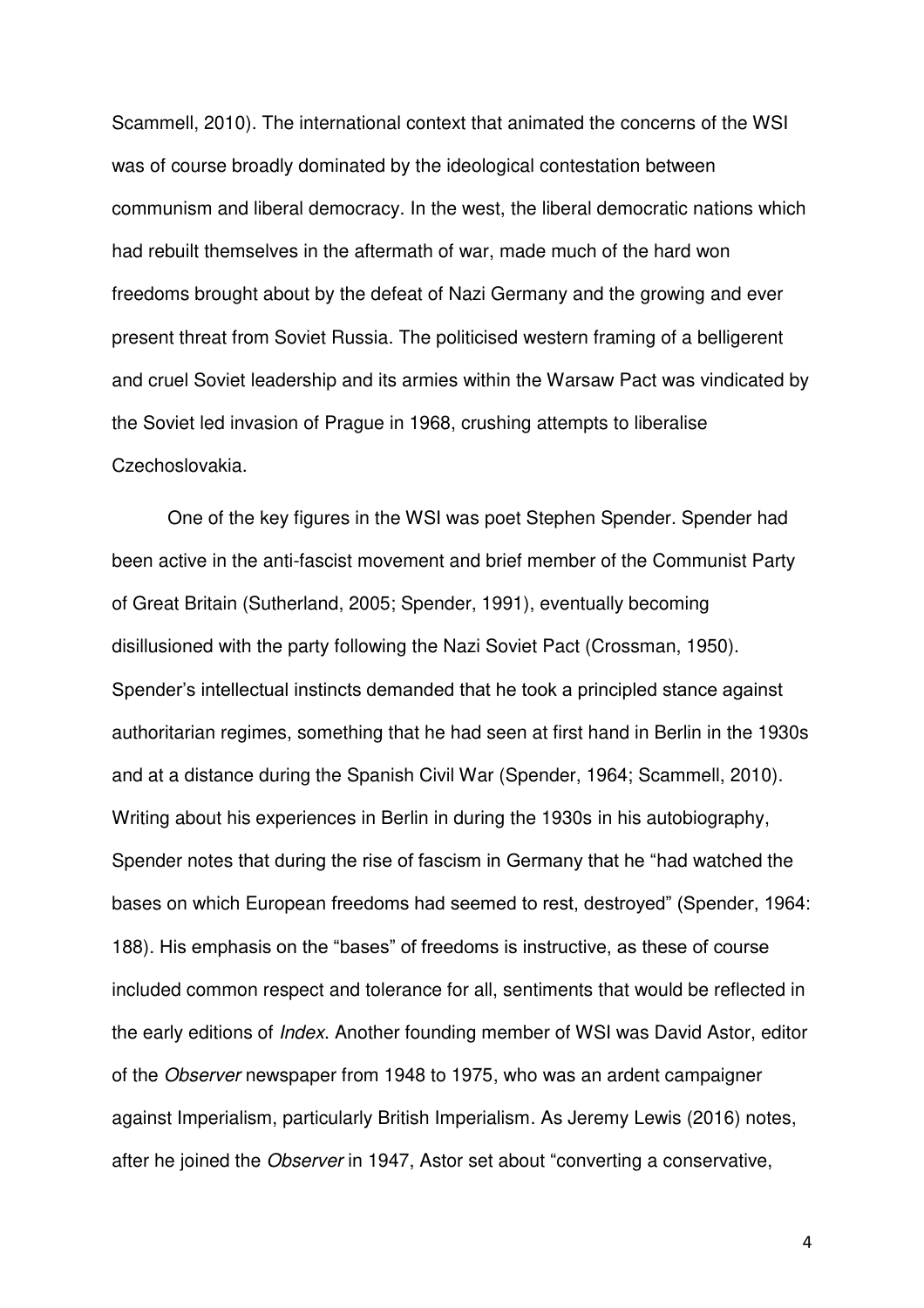rather frowsty newspaper into a non-party paper of the centre-left, famed for the quality of its writers" (Lewis, 2016).

Also with connections to the *Observer* newspaper was another key figure in the foundation of *Index* - Edward Crankshaw. In 1947 Astor sent Crankshaw to Moscow to write articles for the newspaper on Soviet matters and domestic Russian politics. (Saxon, 1984). Later renowned as a celebrated 'Kremlinologist', Crankshaw had gained some significant status as an expert in Soviet affairs following his revelation that he had secured the complete transcript of one of Khrushchev's speeches in which Khrushchev had denounced Stalin (Rettie, 2006; McCrum, 2016). Another key founding member of the WSI was Stuart Hampshire, an Oxford University philosopher who, during the war had worked for the British intelligence service (O'Grady, 2004) and provided much of the philosophical sophistication to the initial intellectual thrust of WSI and later *Index* as we will see below. The final key member of the WSI team was Michael Scammell, a scholar and translator of Russian literature who was hired as the director of the WSI and the first editor of *Index*, a role he retained until 1980. It is through his translations of Russian dissident writings that Scammell became interested in the treatment of writers and artists under Soviet rule. In addition to the founding members of WSI, the group were able to gather together a host of literary and intellectual giants who would be patrons or take up seats on the board of the WSI.<sup>2</sup>

The main impetus for the establishment of WSI came from a series of reports and letters that had appeared in the *Times* newspaper during1967 and 1968. In a statement of intent in the *Times Literary Supplement* in 1971 Spender referred an open letter published in the *Times* in 1968 headed "Appeal to world opinion over Russian writers" (Bogoraza and Litvinov, 1968). The letter, written by Larisa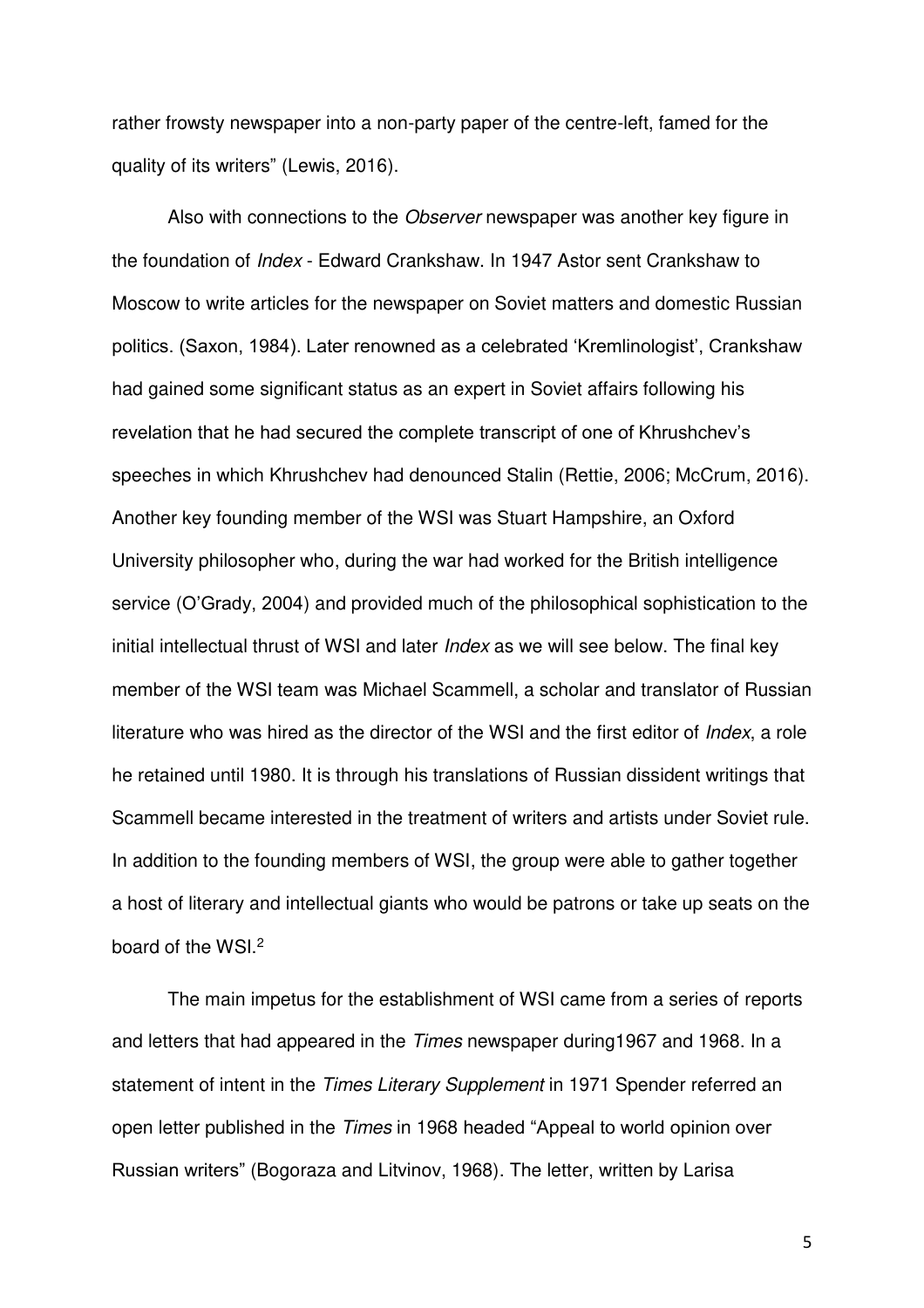Bogoraza<sup>3</sup> and Pavel Litvinov, highlighted the rigged trial of a group of samizdat writers who had found themselves in the dock for their part in protests against the arrest of the editors of an underground journal.<sup>4</sup> The letter suggests that one of the accused, Alexey Dobrovolsky, had given false testimony in order to secure the conviction of his former friends and sought to appeal to "the western progressive press" for condemnation of the trial process. Litvinov's account of the trial had been published in an earlier edition of the *Times* and a number of other foreign newspapers. In this letter, Litvinov states that he "regards it as his duty to make public" his account of the trial (Litvinov, 1967). Another later letter to *The Times* newspaper by the son of Soviet writer Yuli Daniel (this time in the form of an open letter to Graham Green) protesting against the treatment of his already imprisoned father who had been subjected to further harsh treatment with no judicial process (Daniel, 1970), added to the growing sense of significant oppression in the Soviet Union. Though not naming all of them directly, Spender cites the fate of writers who are making an appeal "directly and openly for the sustained concern of colleagues abroad". The publication of these letters in *The Times* highlighted the need to draw world attention to what the WSI argued in the first issue of *Index* was "one of the most persistent problems of the present moment: the suppression of intellectual freedom" (*Index*, 1972: 7). Spender cites 1968 as a year that could be seen as a "turning point in the development of intellectual freedom" (Spender, 1972: 7) as the Soviet crackdown in Czechoslovakia along with the invasion of Prague in 1968 prompted outrage from intellectuals and artists under Soviet rule. Many of these writers were now in labour camps or prison. The cases of Yuli Daniel and Pavel Litvinov, who's direct appeal in *The Times* for support and expressions of concern, galvanised Spender in his efforts to set up a publication which would seek to bring to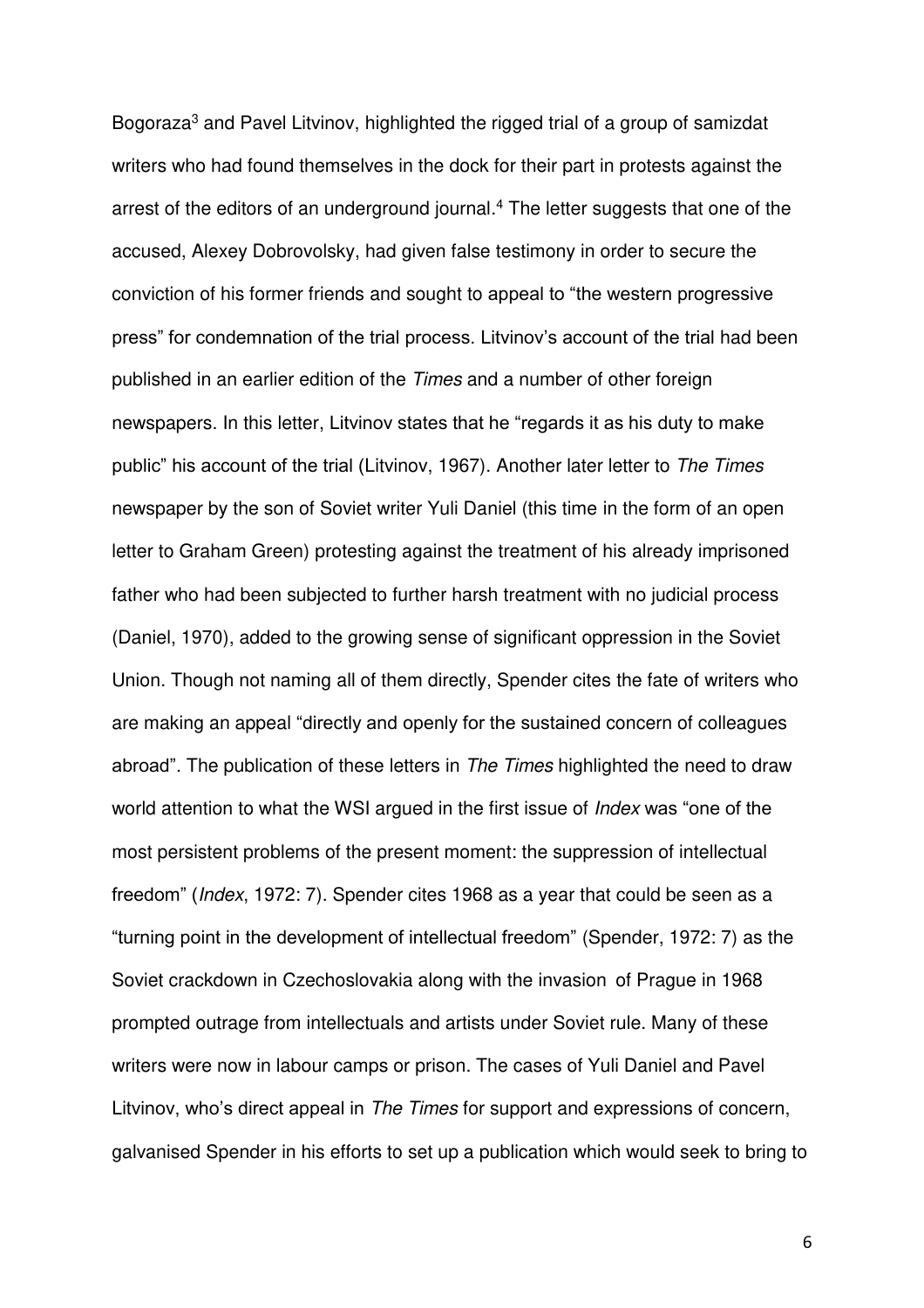light the oppression and injustices metered out to artists and dissidents around the world. Writing in the first edition of *Index*, Spender notes that "Our need today is for organs of consciousness that could help us to know and to care about other members of the same intellectual community" (Spender, 1971, p. 8).

Yet drawing attention to the repression of authors and artists within authoritarian societies was not the sole concern for members of WSI. In the *TLS* article Spender was also keen to state that vigilance against censorship and oppression was required whatever political system one lived under as "freedom of intellect and imagination transcends the 'bourgeois' or 'proletarian' social context" (Spender, 1971). Just because one writer happened to live in a country with more freedom than another did not mean that they had to accept such inequity, to do so would be to accept freedom as a matter of fete. As a writer, Spender and his associates felt obliged to answer the appeal of those who had been silenced, stating "If a writer whose works are banned wishes to be published, and if I am in a position to help him to be published, then to refuse to give help is for me to support censorship" (Spender, 1971). He continues:

Therefore, if I consider myself not just in my role of lucky or unlucky person but as an instrument of consciousness, the writer or scholar deprived of freedom is also an instrument of consciousness, and through the prohibition imposed on him my freedom is also prohibited (Spender, 1971).

Spender's statement attempts to foreground the notion of common humanity and a shared interest in safeguarding freedoms everywhere. As the "role of the WSI will be to answer the appeal of those who are silenced in their own countries by making their circumstances known in the world community to which they spiritually belong and by making their voices heard so far as this is possible" (Spender, 1971,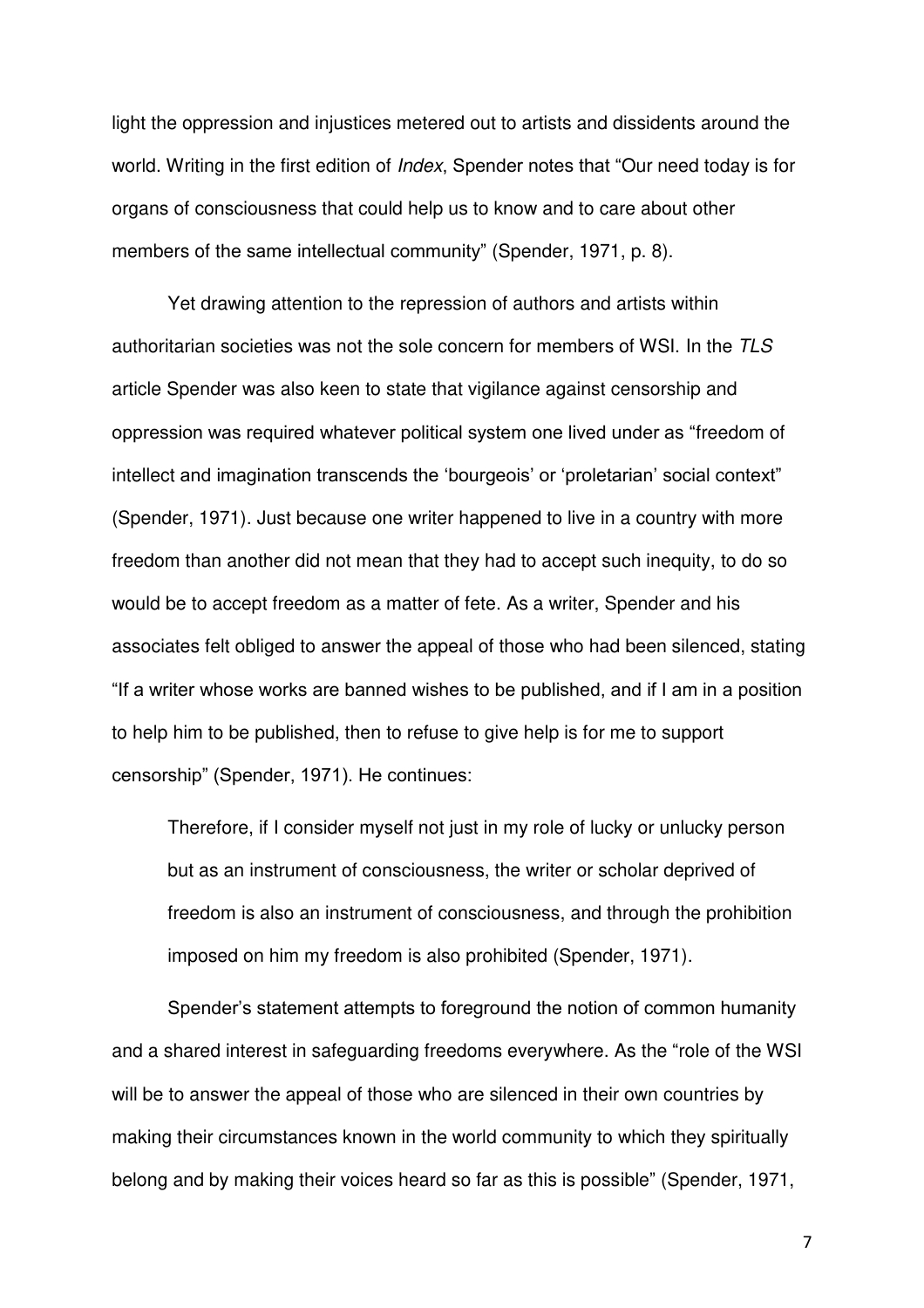p. 9). This notion of "making voices heard" is the central function of the publication and as such provides a key to understanding the function of the journalism contained within the pages of *Index*.

It is worth briefly highlighting the significance of the emerging political infrastructure and discourse and of European human rights, particularly around freedom of expression (Berger, 2017) which provided the wider context for the concerns of *Index* and its founders. Though discourses concerning the 'rights of man' had been evident since the eighteenth century (Hampton and Lemberg, 2017), the most significant framework of international human rights was of course established via the United Nations in 1948. The Universal Declaration of Human Rights, with Article 19 in particular establishing a basic right for all of freedom of opinion and expression, provides an institutional framework and guarantee of human rights that all people should enjoy (Hampton and Lemberg, 2017). However, as Samuel Moyn (2010: 2) has noted, by the late 1960s, the United Nations had declared 1968 "International Human Rights Year" even though "such rights remained peripheral as an organizing concept and almost non-existent as a movement". Yet paradoxically it was from the utopianism of 1968 that new social movements and NGOs such as Amnesty International emerged, which sought to champion human rights causes that arrived "seemingly from nowhere" (Moyn, 2010: 3). As Moyn goes on to note (2010: 213), such organisations became important from the 1970s onwards precisely because the "crisis of other utopias", Marxism and Capitalism were so evident. Human rights "cound break through" by "trancscending politics" (Moyn, 2010: 213).

## **Index as Advocacy Journalism**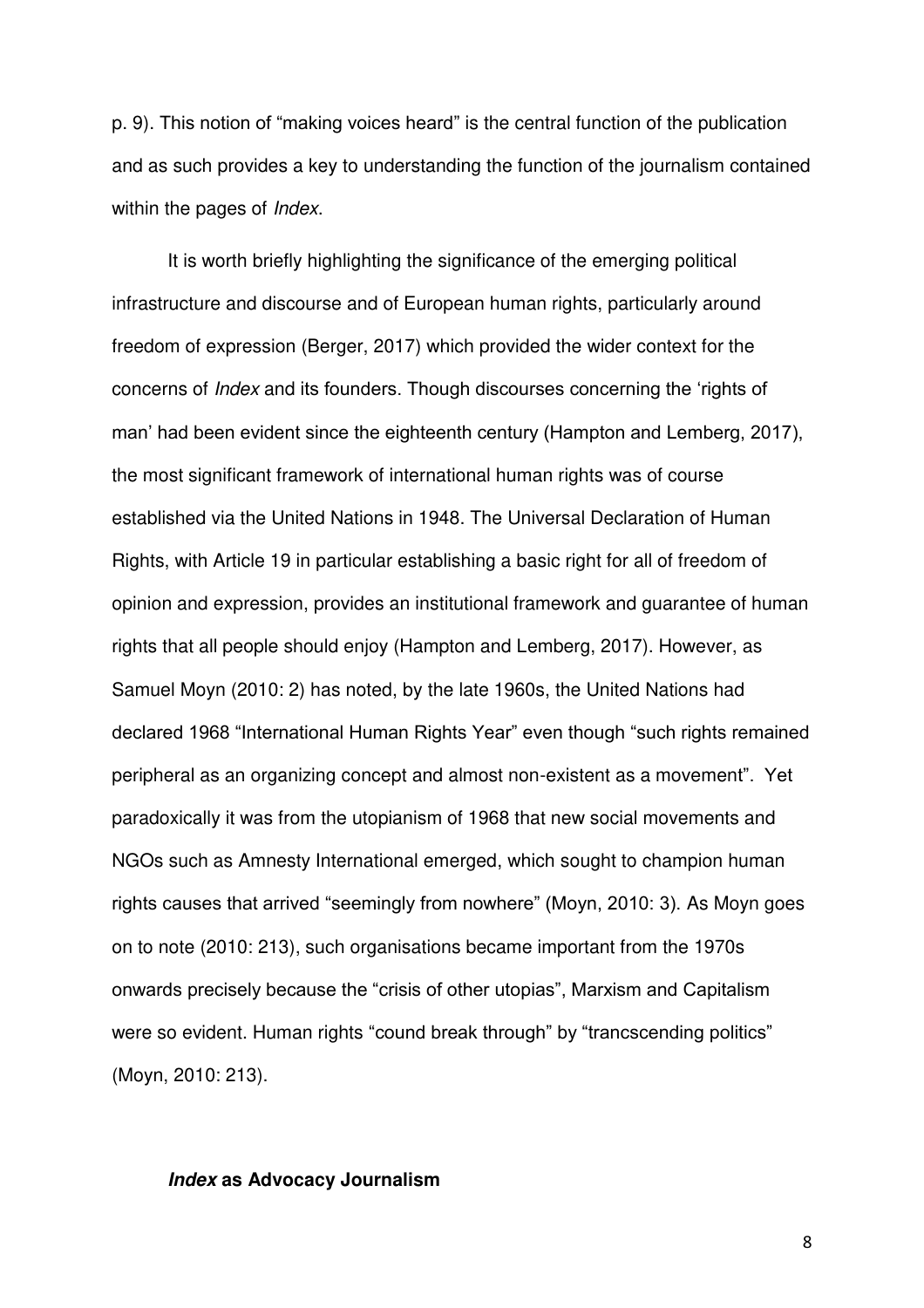In order to situate *Index* within the media ecology of the 1970s, it is worth noting that the publication was originally launched as the 'house journal' of WSI. Following its first edition in March 1972, it went on to publish four times a year until 1977 when it ran to six editions per year.<sup>5</sup> However, from its third volume, published in 1974 *Index* was referred to as a magazine primarily because of an enforced change of status due to the way in which the tax authorities in the UK viewed the activities of WSI as being agitational rather than educational, though the format of the publication changed very little during this period. It was published relatively cheaply with no pictures or graphics and no colour, not dissimilar in appearance to any number of zines of that period (Atton 2002). Its format consisted of the inside cover space with the contents page preceding the editor's introduction, or as it was termed "Notebook". What followed in these early editions tended to consist of a combination of articles about repressive regimes and their various assaults on freedom of speech and expression, as well as reflections on the values and meaning of freedom of speech and the fate of those who were denied it. Importantly, the first edition carried *Index's* statement of intent. Written by Spender and titled "With concern for those not free", the stated purpose of *Index* would be twofold: firstly, following the call to arms by dissidents such as Solzhenitsyn and of course Litvinov, *Index* would bring to a wider audience the plight of banned and imprisoned authors and their work. Secondly, *Index* would provide an analysis of how censorship functions and operates in various parts of the world, including in liberal democratic states like the US and UK. In doing so, it would campaign on behalf of those subject to such measures. Though not against censorship per se, (Scammell, 1971) the publication would explore the parameters of censorship within a variety of political contexts. Also in the first edition was "Letter to Europeans" by George Mangakis, an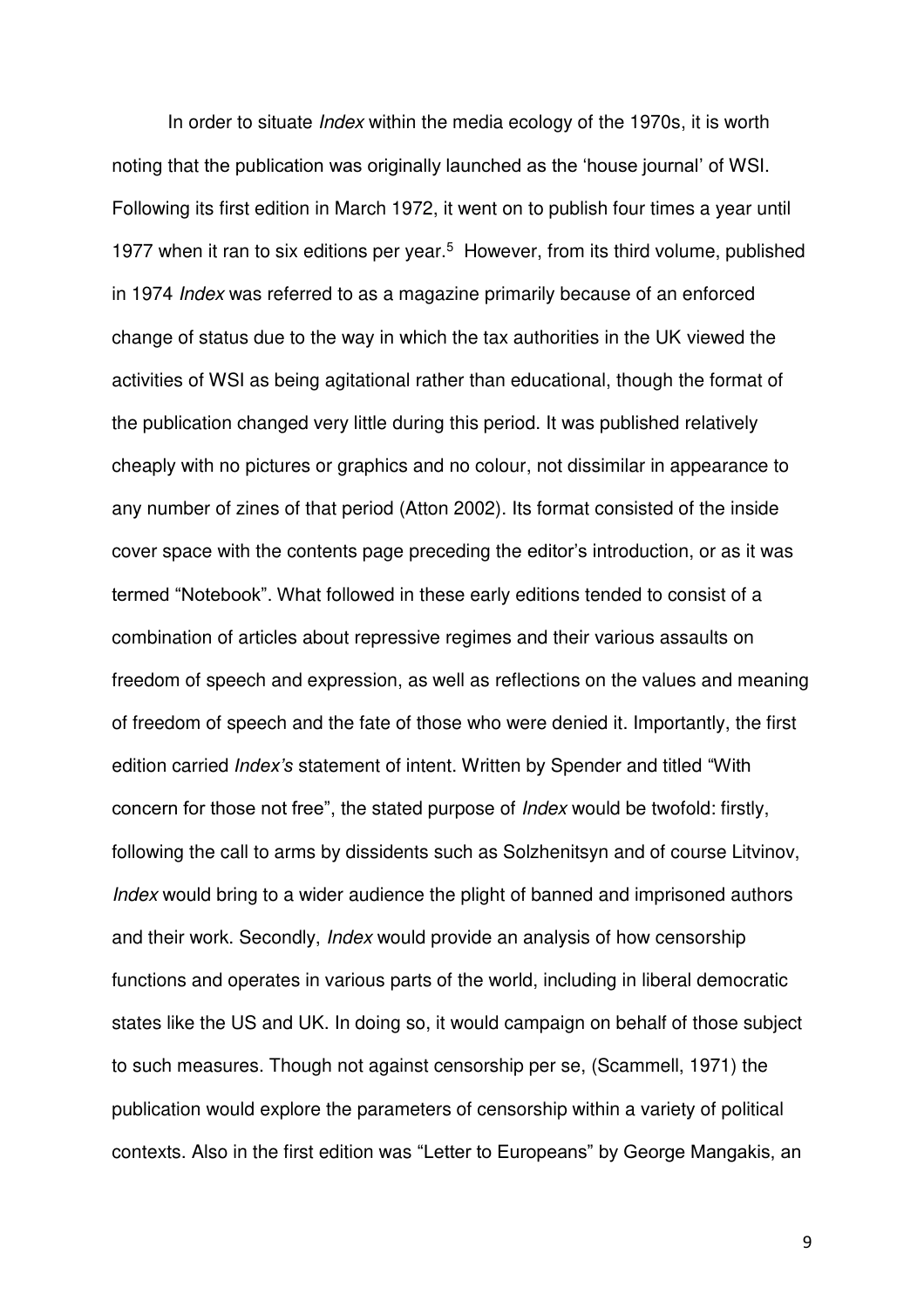anonymous article on Greece, A piece by Jennifer Coates on Bangladesh's struggle for independence and an article by Christopher George on Press Freedom in Brazil. This edition also included a brief article by W. S. Merin entitled 'On being loyal' which covered the UK press council's memo on the Official Secrets Act, something that was in keeping with the WSIs intention to reflect on matters of censorship everywhere. Within this first edition were also writings by those who had been subject to state censorship. These included poems by Natalya Gorbanevskaya and two contributions from Alexander Solzhenitsyn.

Given *Index's* stated ambitions, its limited resources, its tiny staff, it could be argued that the publication be classified as a form of alternative media (Downing,2001; Atton, 2003) as there are certainly features of the publication that correspond with the broad definition of alternative media (Waltz, 2005; Bailey, Cammaerts and Carpenter, 2008). These include: engaging with and contributing to public debate, blurring the boundaries of citizen, activist and professional journalist, functioning within highly restricted finances (Comedia, 1984). However, I suggest that citing *Index* as a form of alternative media would be stretching the classification too far. *Index* and its founders were concerned with transformation through publicity, rather than challenging established traditional media norms and practices (Atton, 2002). In this context we can see that *Index* was concerned with transformation and change particularly in relation to altering the conditions of those of course who found themselves in the midst of oppression and censorship. Given this emphasis, it would be worth considering *Index*, in its infancy at least, be understood as a form of advocacy journalism. In order to substantiate this, it is worth reflecting on this classification of journalism further. Janowitz (1975) identifies two models of journalism within US media which are defined as the gatekeeper model and the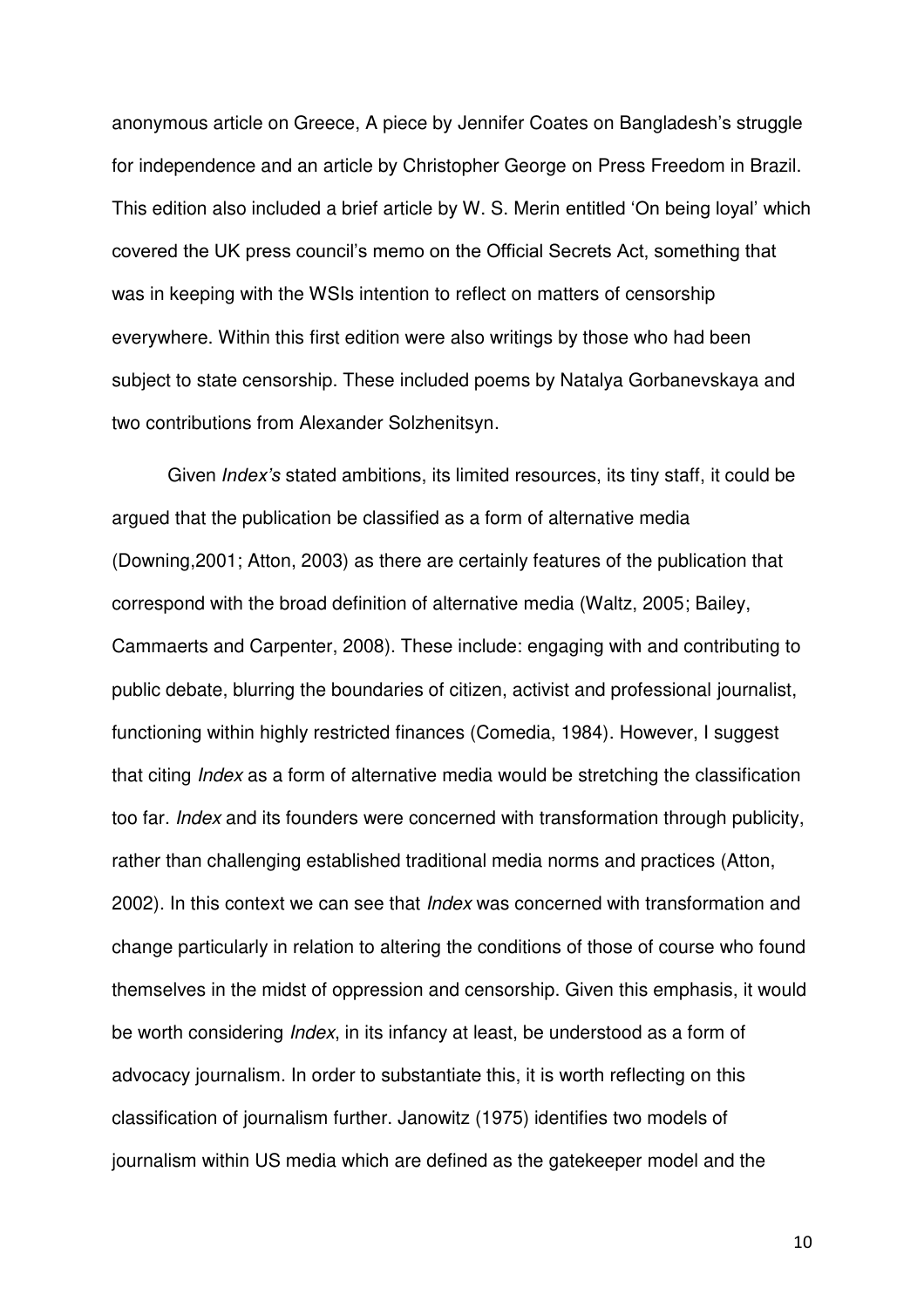advocacy model. The former, he argues, deals extensively with facts and objective truths as the journalist "select the important from the mass of detailed information; therefore, the notion of the journalist as gatekeeper rested on his ability to detect, emphasise, and disseminate that which was important" (Janowitz, 1975: 618). He goes on to highlight (and lament) a shift in US journalism which has seeds in the student protest movements of the 1960s, towards a form of journalism which seeks explicitly to position itself on one particular side when reporting social conflict. He notes "Advocate-journalists have come to think of themselves as conforming to a conception of the legal profession, concerned to speak on behalf of their 'client' groups by means of the mass media" (Janowitz, 1975: 621). In other words, according to Janowitz, instead of reporting the world 'objectively', the advocate journalist becomes partisan. Janowitz's pessimism with regard to advocacy journalism is mirrored (Fisher, 2016) by Waisbord (2009). Like Janowitz, Waisbord differentiates between two models of journalism: the first is the 'journalist' model "which expresses the political interests of journalists" (Waisbord, 2009: 375) and tends to reflect the ideological, usually right-wing biases of their corporate owners; and the 'civic' model which "represents advocacy efforts by civic groups that promote social change" (Waisbord, 2009: 375). This civic model of advocacy journalism may provide an apt description of *Index* as this model sees media also "pragmatically engage with mainstream media, mainly, because they value the reach and influence of the media to affect specific actors (e.g., decision makers, funders) and society at large" (Waisbord, 2009: 377). It might therefore be argued that at its inception, *Index* was a hybrid form of both types of advocacy journalism as it clearly reflected the political interests of those who founded the journal as well as some of those who contributed to it and the interests they represented. In contrast to the traditional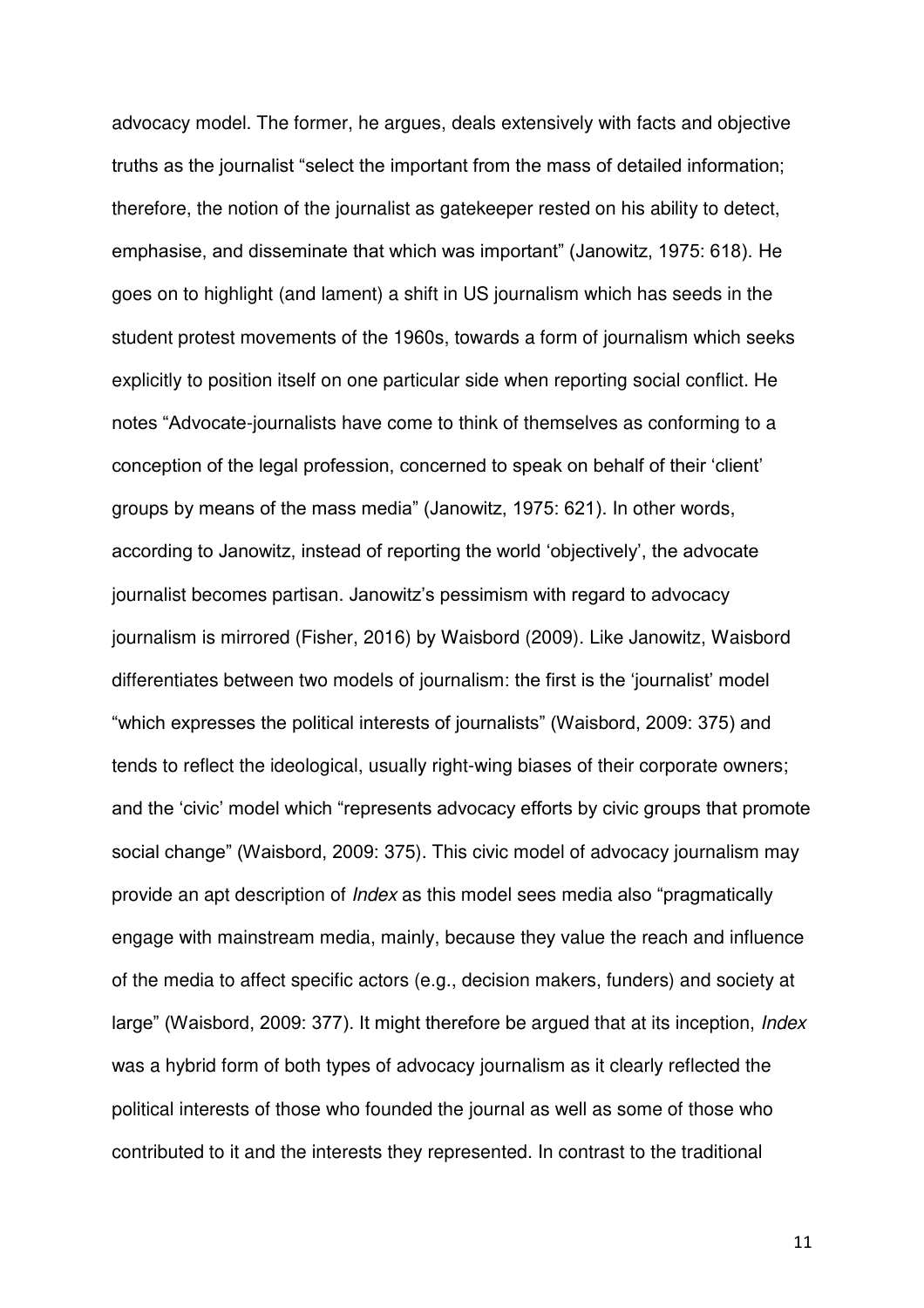notion of journalistic professional identity (Hanitzsch, 2011), their political beliefs or ideological orientation is central to their practice (White, 1950; Patterson and Donsbach, 1996). Yet *Index* also sought to promote social change and highlighted political injustice (Waltz, 2005). In this sense the form of advocacy journalism the publication produced sits within a spectrum or continuum of advocacy journalism (Fisher, 2016; see also Harcup, 2005). Fisher (2016: 712) suggests that in addition to "obvious" or "overt displays of advocacy and partisanship by opinion writers and commentators […] advocacy ('support or argument for a cause') can also appear in more subtle ways". In the case of *Index*, simply publishing a poem or short story by an artist was enough given that it was published in *Index*. In her discussion of activist magazines in the contemporary era of social and mobile media, Barassi (2013: 137) signifies the continued importance of printed activist magazines which have "long been part of the personal histories of those engaged in political struggle". It is clear that Spender and his associates felt that *Index* could provide a space for censored writers to publish their work as well as chronicling the abuses of repressive regimes. Within broader frames of assessment, such model of media could of course be conceptually located within the optimal parameters of Habermas's public sphere (Habermas, 1989, 1992). The media ecology of the public sphere creates spaces which facilitate the broader exposure of a particular issue or injustices in the hope that these will then be challenged and overcome. As Roberts and Crossley (2004: 6) suggest "the critical potential of public argument will achieve a wider audience and stimulate the process of transformation that it calls for".

#### **Index and Free Speech**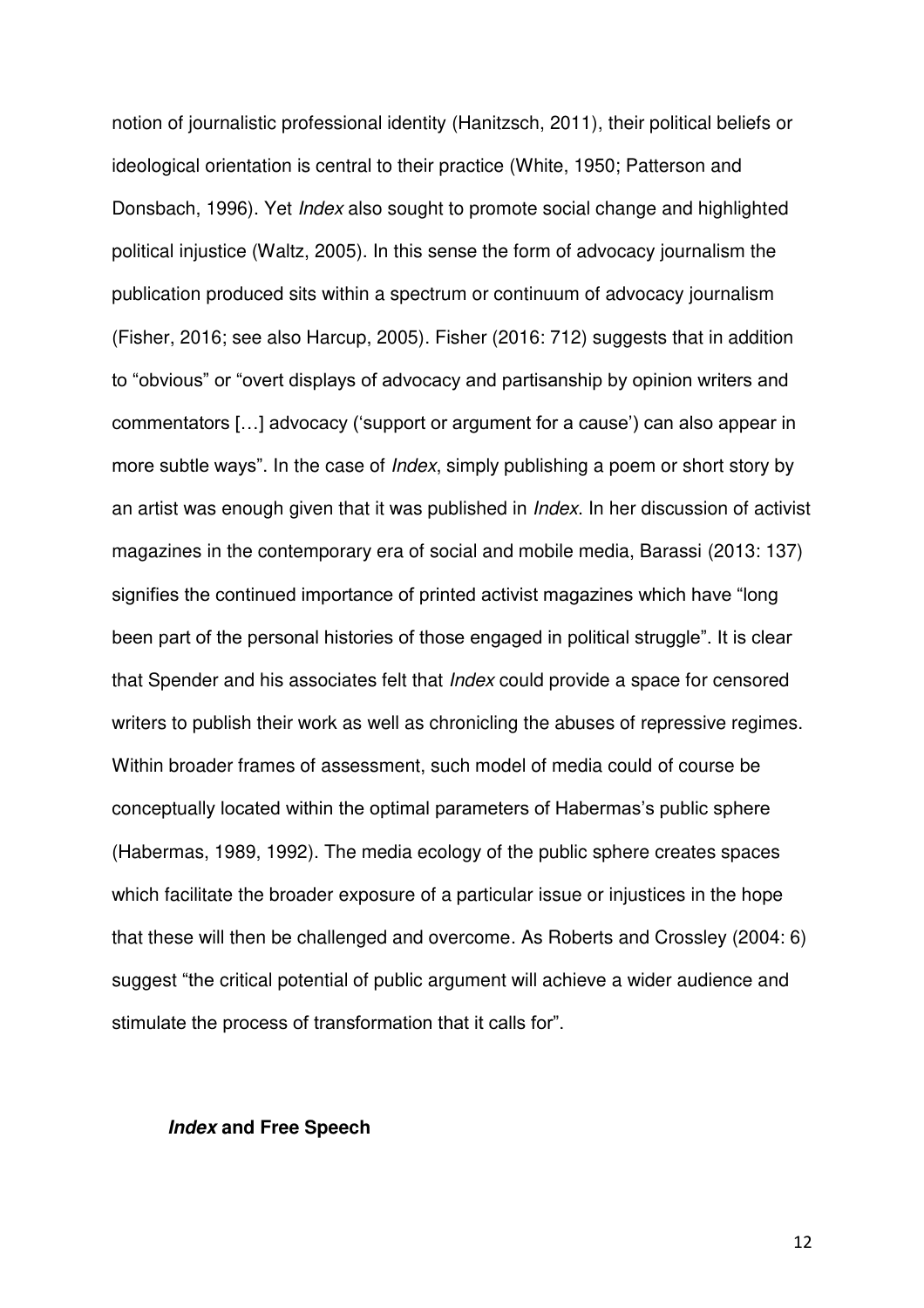In order to fully appreciate the hybridity of *Index* as a form of advocacy journalism, it is worth considering the publication's political and philosophical motivations in more detail. Rather than an 'ideological fantasy' (Petersen, 2007) the advocacy of freedom of speech rights during the Soviet era can be seen as a function of ideological contestation between the liberal west and illiberal east. However, to perceive *Index* as a by-product of the Cold War is to gloss over thoughtful interventions in its theorisation and praxis of freedom of speech and its analysis of censorship. From its inception, WSI sought to cut through any traditional political partisanship. This had philosophical as well as pragmatic roots. Its early status as an educational trust meant that the WSI could not and should not be openly partisan. Moreover, one of its founding members the philosopher Stuart Hampshire, sought to promote the organisation's position by appeal to what he termed "universal values" (Hampshire, nd) which transcend party political or ideological parameters, something already signalled by Spender. In responding to the charge of western liberal bias in a retrospective of *Index*, Hampshire states that the "aim of *Index* has been to serve an interest presumed to be universal or specieswide: the defence of a sovereign right to free expression" (Hampshire, 1997: 191). But he goes on to ask the question "is not the recognition of such a right just the very specific and defining peculiarity of Western liberalism?" (Hampshire, 1997: 191). In seeking to answer this question and the challenge it raises, Hampshire argues that WSI and *Index's* moral basis does not in fact present a particular 'Western' liberal world view as the aspects of his philosophy "are such obvious points about fairness and decency in political procedure that they cannot, I think, plausibly be represented as the prescriptions only of a liberal philosophy" (Hampshire, 1997: p. 195). He notes that "As an enemy of censorship, *Index* can still preserve its impartiality, and can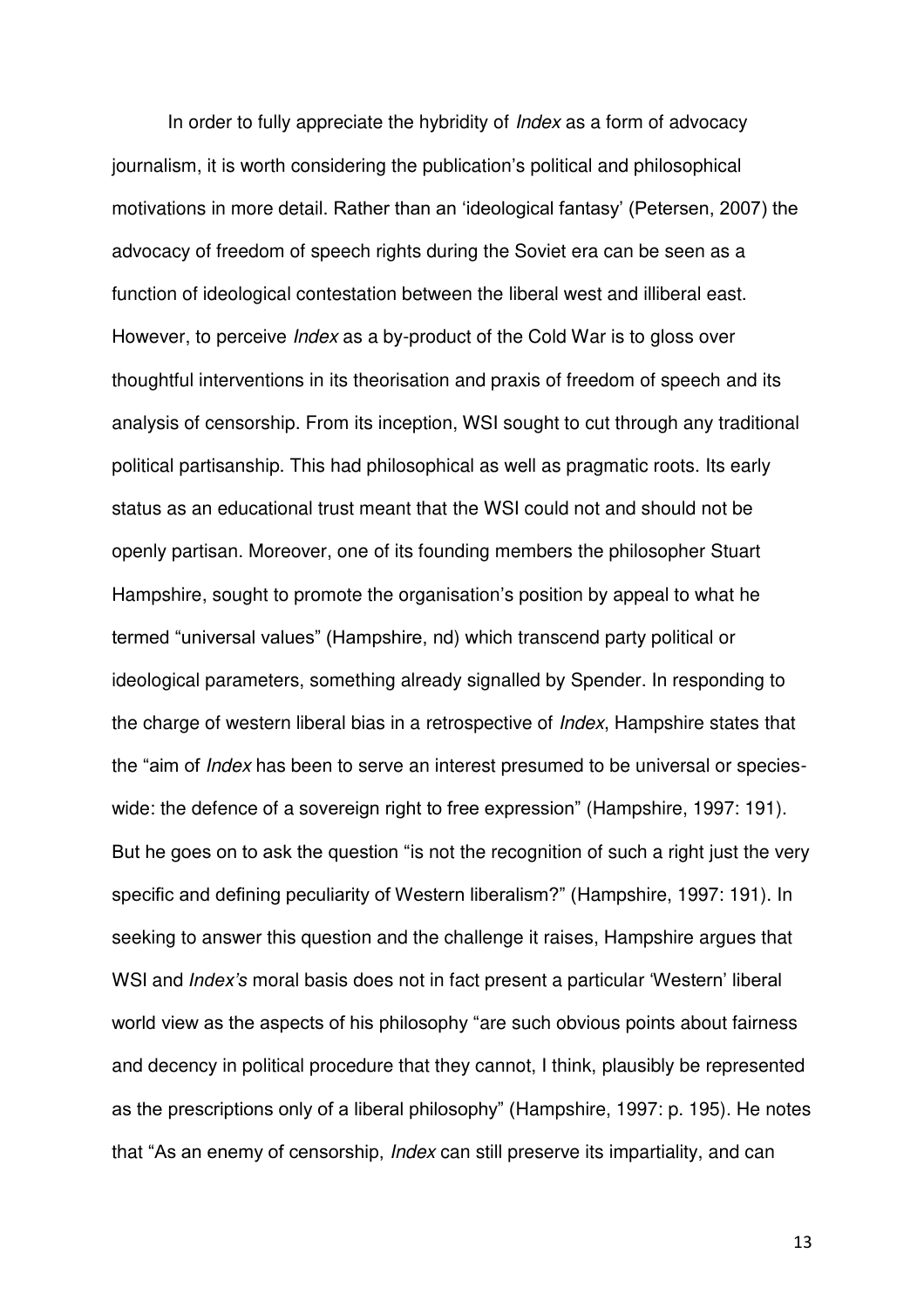avoid being too narrowly identified with a liberal ideology confined to the West" (Hampshire, 1997: 194).

Hampshire's position rests on a form of procedural rationality where, according to him, even in states in which religious fundamentalism shapes the moral and political landscape, debates still occur and disagreements arise and are subsequently settled. In highlighting procedural rationality, Hampshire is seeking to conceptually position *Index* in relation to a form of "philosophical quietism" (Hampshire, nd, p. 2) which rejects grand plans and which state that "individuals can pursue their own various fulfilments without obstructing each other" (Hampshire, nd, p. 3). The sentiment clearly draws on John Stuart Mill (1859) and Isiah Berlin's (1969) notion of negative liberty, as for Hampshire the only alternative is the use of force to silence the opposing view. Hampshire's intervention therefore can be seen as an attempt to sketch out *Index's* early philosophical position as being one that stands against the silencing of alternative or opposing views whatever they are. In doing so he is attempting to provide a universalist conception of the moral virtue of opposing censorship, yet one that is clearly drawn from a particular liberal sensibility.

Though *Index* was also concerned with conceptually trying to define the parameters of censorship (Scammell, 1974, p. 3) and provide a humanist basis for its analysis, the fact that the publication also sought to campaign on behalf of those under censorship is also instructive of its political philosophy. Again it is worth drawing on Hampshire's reflections, particularly his multiple use of the word 'publicity' as publicity, particularly in relation to the "exposure of censorship" allows Hampshire's procedural justice to be laid bare. Hampshire notes that "Publicity, the exposure of censorship and other denials of free expression, is of the essence of procedural justice, because without publicity, the war of words, adversary argument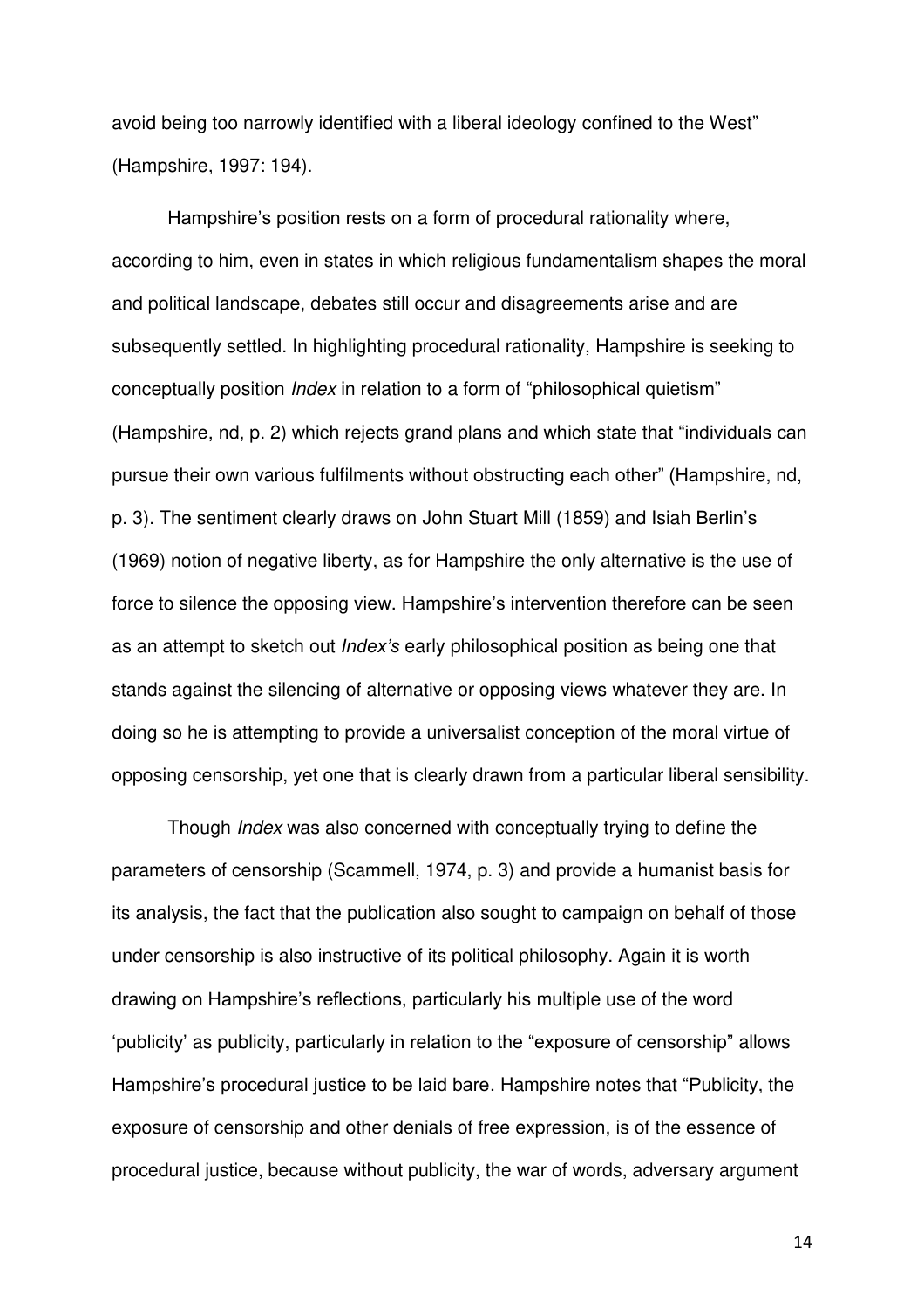itself, cannot be expected to begin" (Hampshire, 1997: p. 195). Here Hampshire is clearly concerned with a principle that was very much in keeping with enlightenment thought, particularly that of John Stuart Mill and Emanuel Kant, which emphasised the 'power' of reason, and the need to use it in public discourse in order to eventually give rise to a more rational and democratically grounded form of public opinion (Splichal, 2002). As Splichal notes

The principle of publicity was originally conceived as a critical impulse against injustice based upon secrecy of state actions *and* as an enlightening momentum substantiating 'the region of human liberty', making private citizens equal in the public use of reason (Splichal, 2002: 23, original emphasis).

This notion of publicity for the purpose of public enlightenment as opposed to the more limited, yet widely cited notion of publicity as a dimension of the so-called watchdog or fourth estate function of media (Steel, 2016), is one that is evident in the rationale behind *Index* as evidenced across its pages as well as in retrospectives of it.

In terms of free speech theory (Schauer, 1982; Barendt, 2005) we can situate *Index's* advocacy of individualism and negative freedom and autonomy in terms of that again emphasised by Mill (1859) and refined by Berlin (1969). For them, negative freedom is the realm within which human beings should be protected from interference on matters of their own conscience as long as these matters do not transgress the liberties of others. In terms of freedom of speech, the autonomy argument, also known as the liberty argument can be understood as having the right to express one's views freely and openly in so far as they do not infringe on the liberties and freedoms of others (Steel, 2012: 21). Berlin's ideas resonate through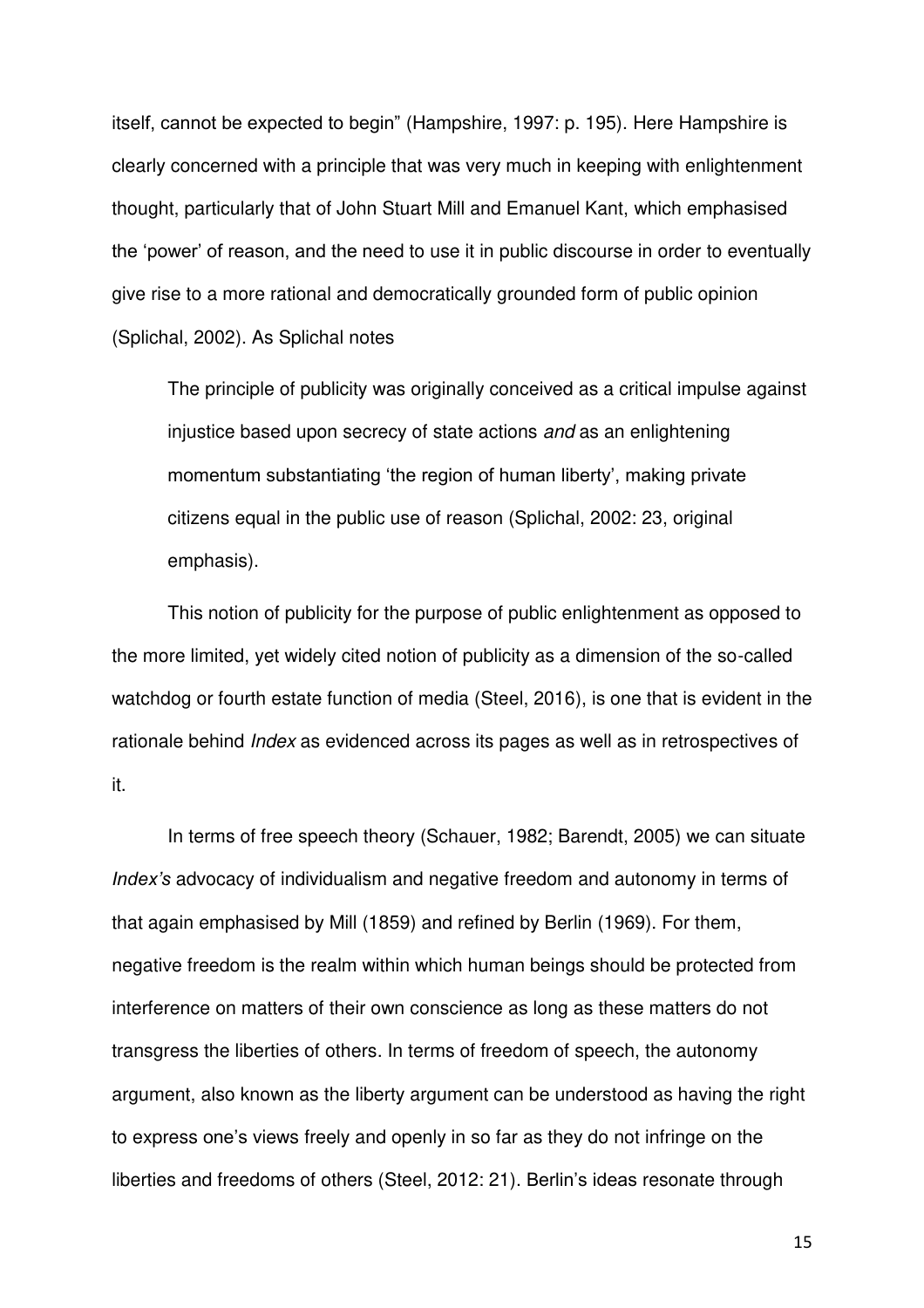the pages of *Index* as his conception of negative liberty is framed, principally by Hampshire, as a fundamental aspect of human dignity. As such, in philosophical terms, *Index* can be seen as the principle of publicity in praxis as it sought to transcend traditional political contestations with its essentially Kantian universalist ethos. In contrast to traditional media which uses the principle of publicity – the press as the fourth estate - to obscure its anti-public orientation in the name of corporate interests (Steel, 2012), as Splichal has shown, "the principle of publicity denotes a universal belief in the freedom and independence of human nature and reason" (Splichal, 2002: 23). Such a concept is more aligned to the Jeffersonian conception of freedom of speech as the press becomes a syphon of public opinion in a genuinely deliberative capacity (Dewey, 1927; Sunstein, 1993).

Despite attempts to remain politically impartial, circumstances dictated that WSI and *Index* would lose its charitable status as it was deemed by the tax authorities "that 'advocacy' of any kind of change in law – or political change – is strictly forbidden" (Scammell, 1974, p. 3). What is particularly interesting about the shift in the WSIs status was that it had to acknowledge, even if it did not accept the view, that it was in fact an advocacy publication. From its third volume, published in 1974, *Index* had to acknowledge that no would it be known as a journal, instead it would define itself as an "independent magazine".

## **Reception**

By the time of its launch in March 1972, board members of the WSI had made good use of their contact books as the launch was reported widely in the quality press with publications such as the *TLS*, the *Spectator* and the *New Statesman* all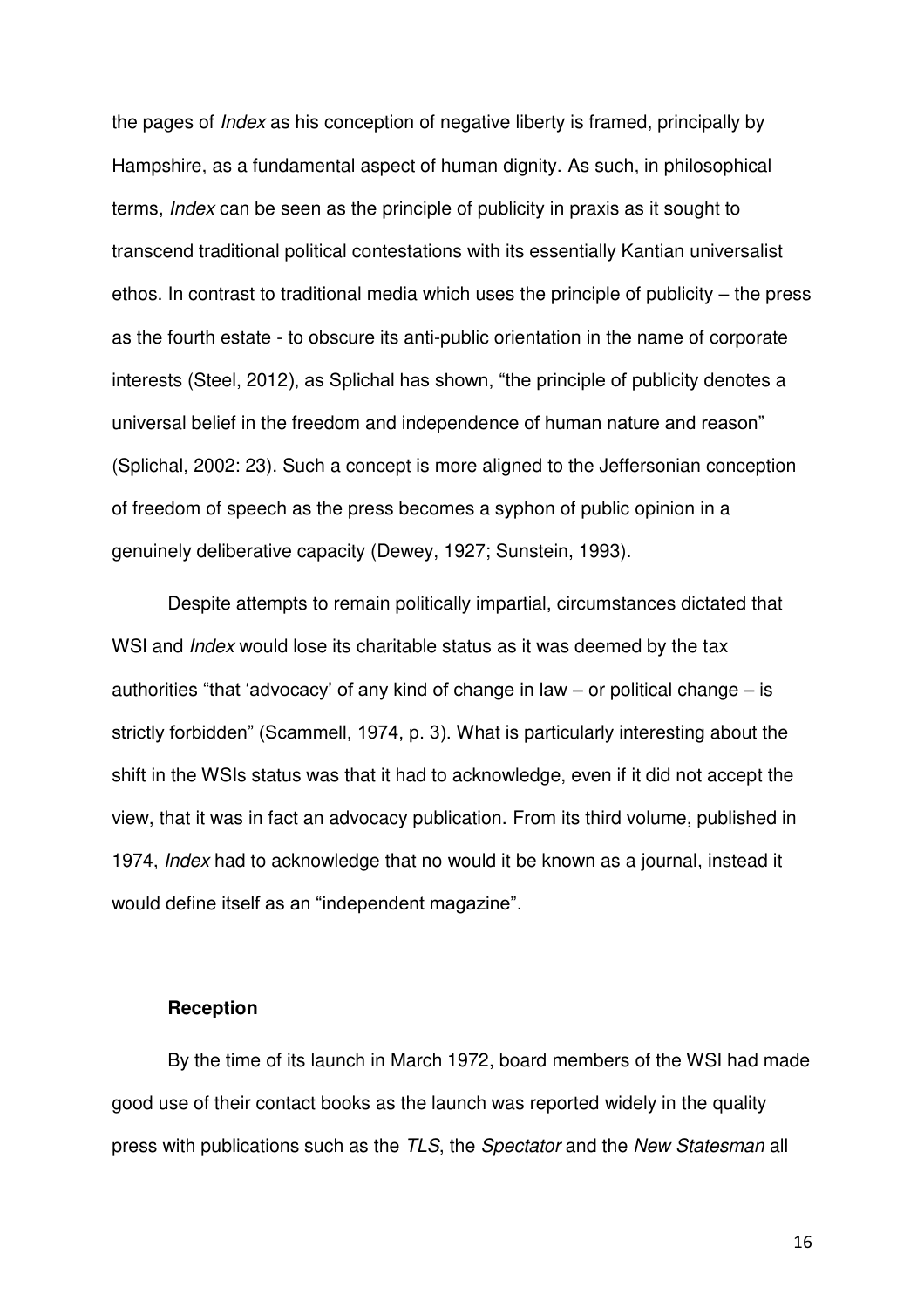featuring the launch. Most of the reviews were very positive but as this review by Anthony Arblaster in the *New Statesman* (1971) suggests, campaigning for freedom of expression could be perceived as something of a niche occupation. Arblaster suggests that the relatively narrow focus of *Index*, on constraints on freedom of expression and censorship, were mainly the concerns of a relatively small elite. Whilst not diminishing the gravity of the plight of imprisoned writers and poets, Arblaster asks "To whom does censorship matter?" to which he replies "most directly, it matters to intellectuals, whose business is with words and communication and to political dissidents, who seek to challenge the state and the dominant orthodoxy" (Arblaster, 1972: 714). In other words, Arblaster is offering a salutary warning to its editors not to privilege the rights of dissidents or intellectuals over those members of the community who are "less distinguished". Implicit in this criticism, and one that is often observed in left criticisms of organisations such as WSI and English PEN, is that their focus on narrow parameters of censorship and thus leaves little room for any wider or deeper analysis of systems of oppression more fundamentally. Again Arblaster's review in the *New Statesman* draws attention to the specific focus of the journal which explicitly avoids any overt political analysis despite attempts to frame freedom of expression as a universal issue, rather than a particular type of political outlook. Indeed, Spender's statement of aims in the first edition, attempts to both clarify and justify this "non-ideological" positioning, noting that *Index's* founders "have no political or ideological axe to grind. They are not concerned with drawing attention to lack of freedom in one part of the world in order to paint an exaggerated picture of freedom supposedly enjoyed in another" (*Index*, 1972: 6). Michael Scammell suggests that part of the reason why *Index* was particularly keen in the early years not to be drawn into explicitly political discussion,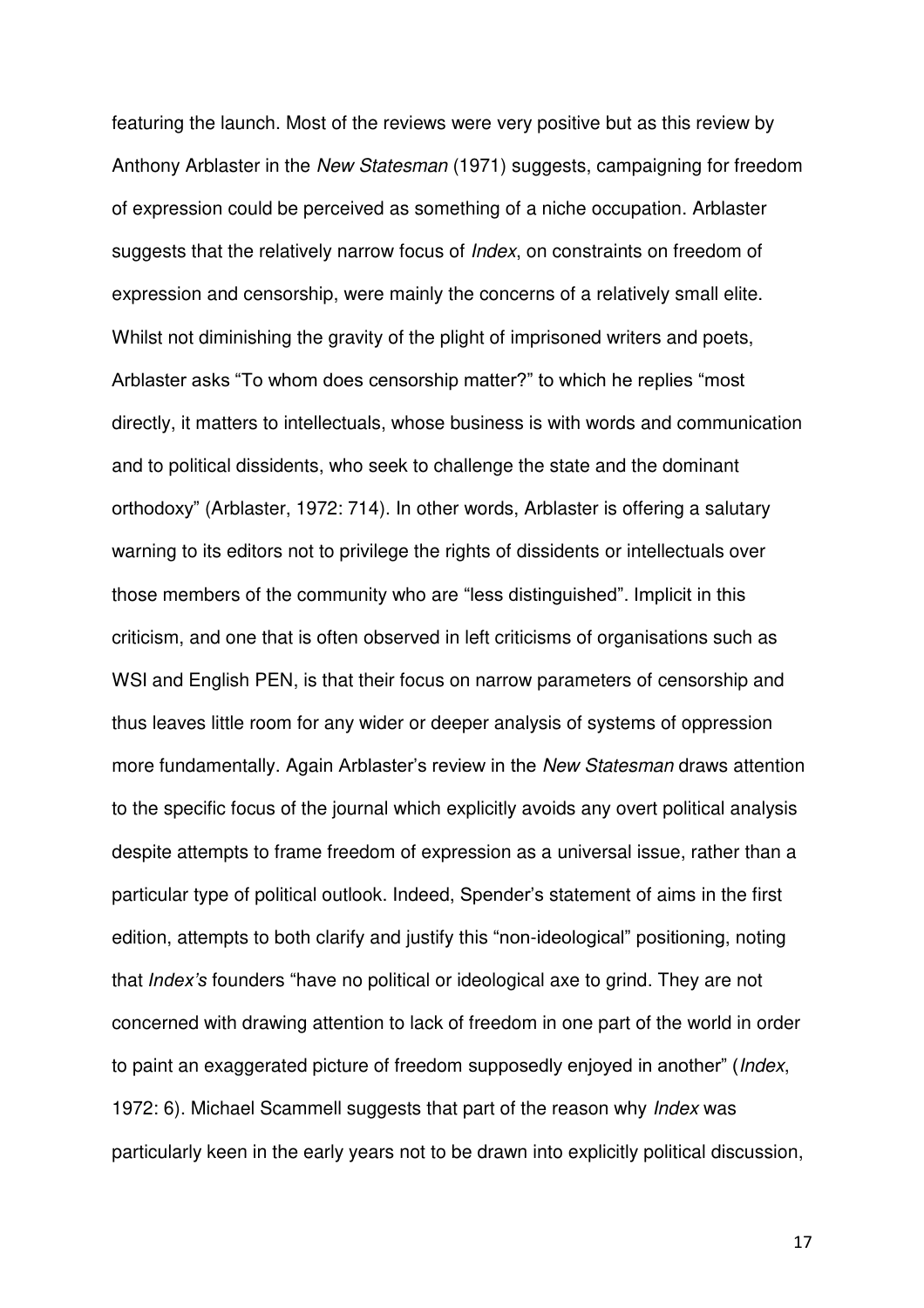was that the British Left and the New Left in particular "did little to advance a theoretical case for free speech, something that could be done in the pages of *Index*" (Scammell, 2017). Although *Index* was most obviously attacking authoritarian and totalitarian regimes and their activities, as we have seen, it was also keen to emphasise restrictions on freedom of expression in democratic societies such as the UK and the US. This was something that would become much more apparent in later years, particularly after the fall of the Berlin wall and the collapse of communism in Russia and beyond. Yet one issue that was a key concern in Britain in the early 1970s was the debate about obscenity and pornography and it is worth examining *Index's* position on the matter at this time as it again allows us to appreciate the extent to which *Index* sought to remain non-partisan in terms of its political stance.

# **Index and the debate about pornography**

The domestic context in which *Index* was founded saw its emergence in the intellectual ether of the late 1960s, at time when the new "cultural experience, presented a world of limitless material possibility [...] and which accepted the widespread literary discussion" of sex and sexuality (Morris, 2014: 37). The increasing centrality of liberal ideas, particularly in cultural politics, saw the growth of protest movements and their media which offered "a means of democratic communication to people who are normally excluded from media production" (Atton, 2002: 4). In the wake of civil rights campaigns and the anti-Vietnam war movement, the inclination for protest and political advocacy was at a height at this period (Harris and O'Brien Castro, 2014). In part fuelled by the popular press and the vocal Festival of Light (Sutherland, 1982) the early nineteen seventies saw a moral backlash against the so-called permissive society. The infamous *Gay News* and *Oz* trials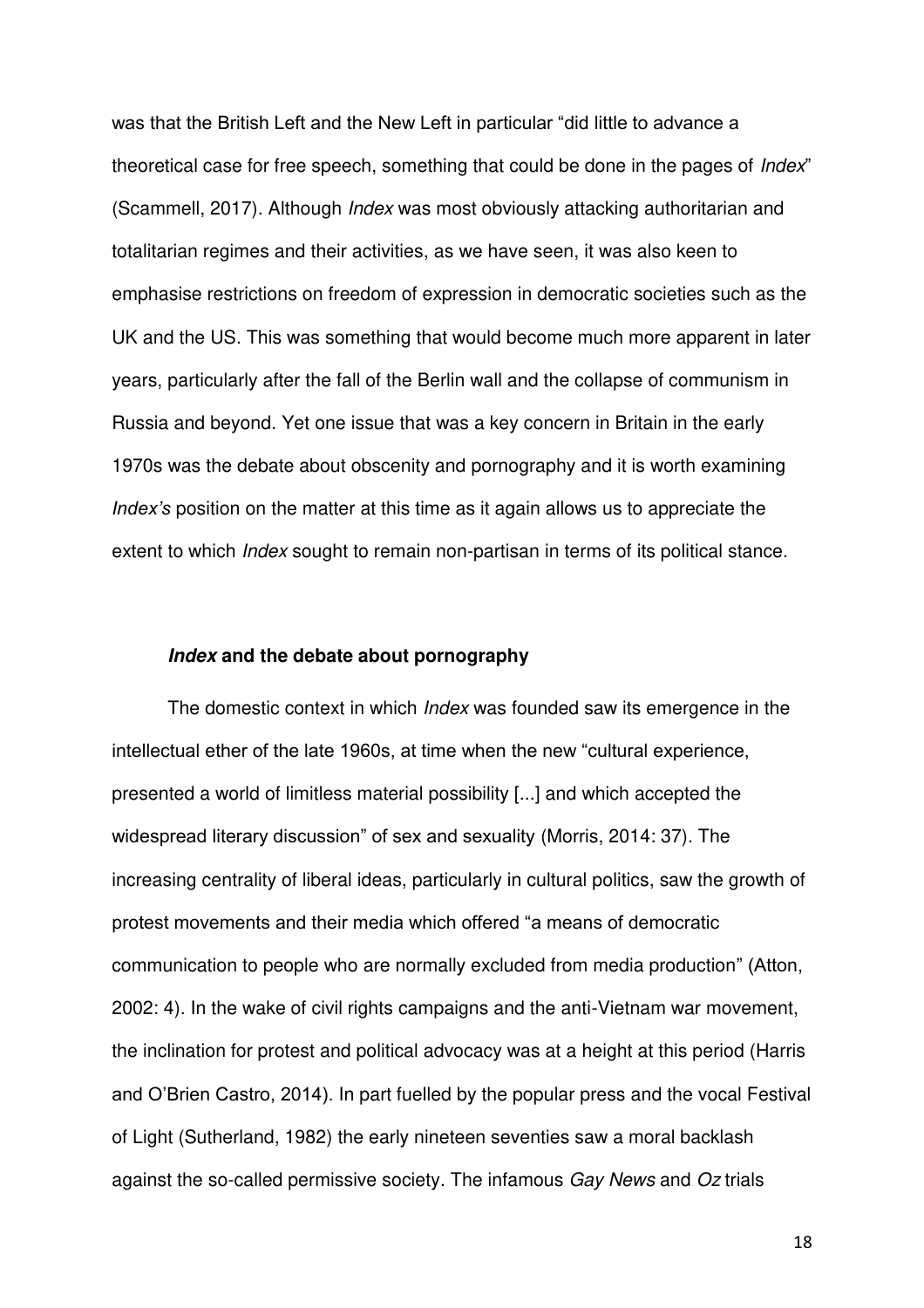provide important cultural reference points for this schism (Sutherland, 1982). The public furore surrounding these trials seemed to open up a moral and cultural fissure which was reflected with ferocity across print and broadcasting media (Palmer, 1971; Sutherland, 1982). The matronly figure of Mary Whitehouse, who had founded the National Viewers and Listeners Association alongside the Festival of Light, cast a vivid picture of English Christian conservatism onto the public stage; in stark contrast to the changes in popular culture that were far more tolerant and open about matters of sex (Sutherland, 1982). The debate about the impact on public morals of 'obscene' materials, though frequently in the public eye, was as Thomas (2007) notes, generally a losing battle. Public attitudes to morality were changing and attempts to prosecute and convict publishers in contravention of the Obscene Publications Act (1959) became increasingly difficult. The public furore surrounding *Oz* seemed not only to highlight a schism between moral crusaders and the changes in society more generally, but can also be seen in terms of a public awareness of hypocrisy, double standards and even corruption (Travis, 1999). This meant that the notoriety surrounding *Oz* was more a reflection of a crisis of legitimacy than a broader public engagement with the whys and wherefores of censorship.

The *Oz* trial and its potential ramifications was debated by the WSI as editorial meeting minutes and letters between members highlight. For example, at letter from Michael Scammell to Stuart Hampshire in August 1971 states that "regarding *Oz*, the views of the council members seem to conflict considerably. I am not at all sure in my own mind what we ought to do…" (Scammell, 1971). Hampshire responds unequivocally saying that

we ought not to take up this kind of case so early in our history because it is not typical of the kind of oppression with which we wish our name to be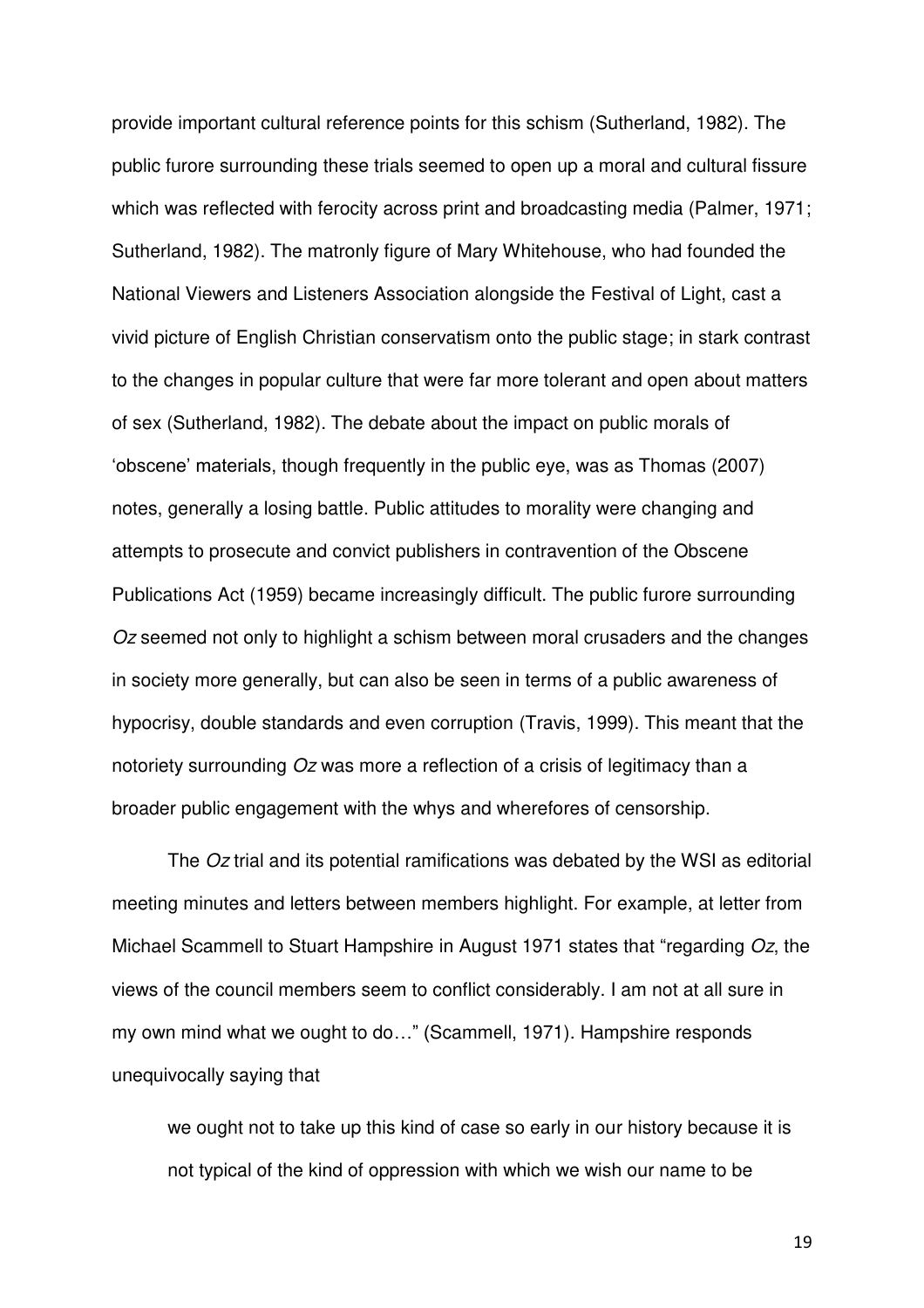associated. I do not positively object to *Index* mentioning it' but, I do not think that we should make a special fuss about it (Hampshire 1971).

The "fuss" about *Oz*, as this article from Geoffrey Wansell in *The Times* newspaper (1971) was eloquently explained by Scammell when asked about the trial who noted that attention would primarily be placed on matters not already in the public eye. In addition to private correspondence between editorial board members, there had also been some discussion of *Oz* at editorial committee level (Minutes of *Index* Editorial Sub-Committee, 1971) and in light of this discussion *Index* issued a statement regarding its stance on pornography and obscenity. The 'Notebook' to the 3 rd edition of *Index* provides an attempt to clarify *Index's* position on pornography and obscenity given that *Index* was now being asked as to why it had not deemed the subject worthy of serious inquiry (*Index*, 1973: 115). Recognising that in Britain, although matters of "overt political censorship have more or less been resolved", issues pertaining to obscenity and pornography "continue to torment this puritanical nation to an astonishing degree" (Scammell, 1972: 3). Citing The Longford Report into pornography (Longford, 1972) and the "ballyhoo" surrounding its publication, Scammell sought to clarify *Index's* position. The statement notes that *Index* and WSI "are profoundly indifferent" to matters of sexual behaviour and to whether or not it should take "a tolerant or restrictive attitude to the publication of materials with an erotic content" (Scammell, 1972: 3). Such questions being "completely outside our purview" (Scammell, 1972: 3). However, the piece goes on to discuss how matters concerning sex and sexuality could be used for political ends, either in terms of using the depiction of sex and sexual analogies to "transpose" matters of political significance into public debate, or in the case of the *Little Red School Book*, where political and moral agendas determine that a particular publication is singled out.6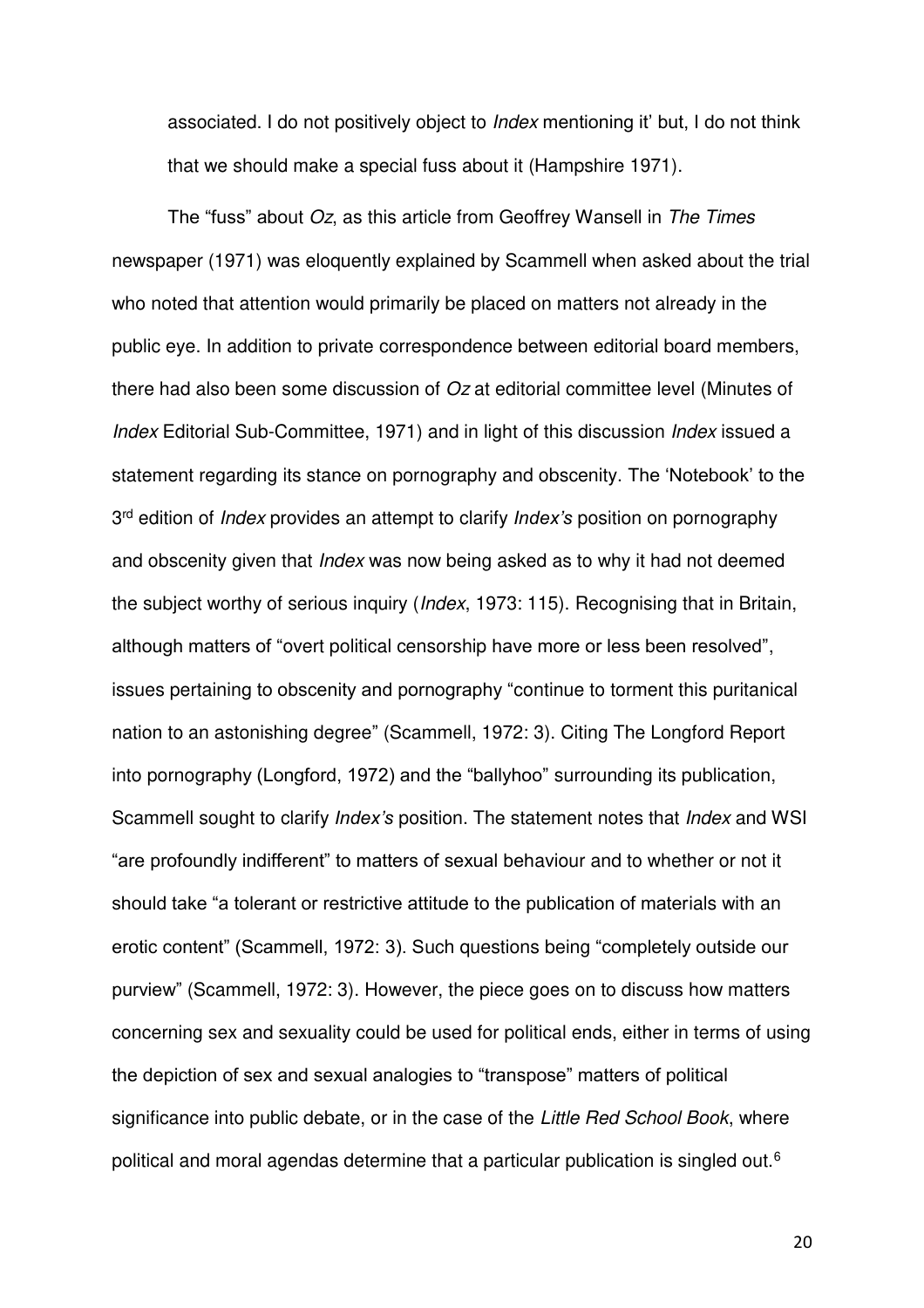Likewise, though *Index* restates its "indifference" to the contents of the Longford Report it signals a "potential danger" in its proposal of new grounds for prosecution in which a publication or performance might "outrage contemporary standards of decency or humanity accepted by the public at large" (Sutherland, 1982, 128). Here Scammell suggests that such an attempt to broaden already highly problematic concepts such as 'depraved' and 'corrupt' which form the basis of the legal definition of obscenity, runs the risk of opening the "floodgates to 'outrage' and public indignation on a whole host of subjects" (Scammell, 1972: 6). He continues that given the subject's complexity "it is likely to remain only marginal to our principal field of interest and to take up only a tiny part of our time and attention in the future" (Scammell, 1972: 6). It is instructive to draw attention to the fact that *Index* was attempting to tread carefully in this debate as the politically febrile atmosphere of the early 1970s saw the marking out of ideological positions concerning free speech and its limits during the ensuing culture war. As such it is clear to see why *Index* sought to remain publicly 'indifferent' to such matters, given the implications of being drawn into an openly ideological contestation. However, *Index's* position on pornography and obscenity clearly reflect its left-libertarian approach to freedom of speech as it recognised, albeit obliquely, that the debate about pornography and obscenity are intertwined with "social and political issues" and as such "*Index* is interested in the implications for freedom of expression" (Scammell, 1972: 6).

# **Conclusion**

This paper set out to tell a story about how the publication *Index* was established – the motivations and intentions of its founders, the political and cultural context in which it was launched – and assess its place in the media ecology of the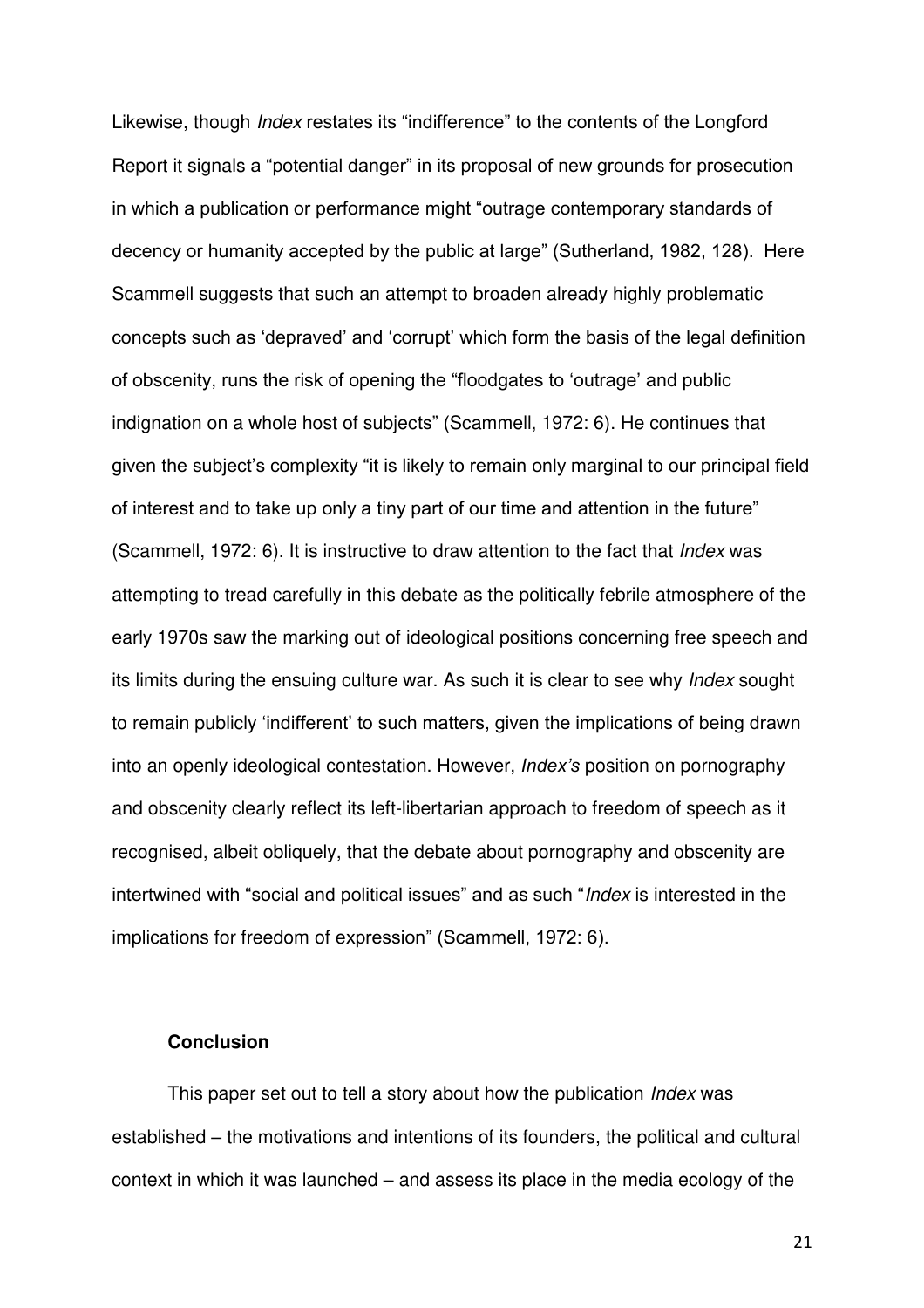early 1970s. In doing so the paper has advanced an exploration of *Index* as a form advocacy journalism (Fisher, 2006; Waisbord, 2009) and examined its particular take on freedom of expression by exploring its position on freedom of speech. Via an exploration of *Index's* form of advocacy journalism, it has been possible to locate its particular stance on freedom of speech which can be understood as a form of leftlibertarian 'argument from autonomy' (Schauer, 1982; Barendt, 2005) which advocates personal freedom and autonomy yet does so within the context of a civic principle of publicity (Splichal, 2002). As such during *Index's* early years we can see that its formulation of arguments *for* freedom of speech and *against* censorship was being developed. It is worth noting that despite numerous changes in editorship and editorial style, as well as changes in the technological, social, political and cultural context of freedom of speech debates, that despite its claims to distance itself from political or ideological labels, *Index's* advocacy of left-libertarian/civic politics remains strong. In a retrospective analysis of *Marxism Today*, Mike Kenny suggests that "the most important legacy of *Marxism Today*, […] lies in terms of the spirit that informed it, rather than the substance of its arguments, most of which were tethered to the Thatcherite times in which they appeared" (Kenny, 2011: 130). In the case of *Index,* it is both the spirit that informed it *and* the substance of its arguments that has enabled it to continue as a significant voice against repression in all its guises over the past 45 years. Finally, it is hoped that this modest contribution to the study of just one example of advocacy journalism stimulates further research and discussion about advocacy models of journalism and their variations within different national and historical contexts in the future.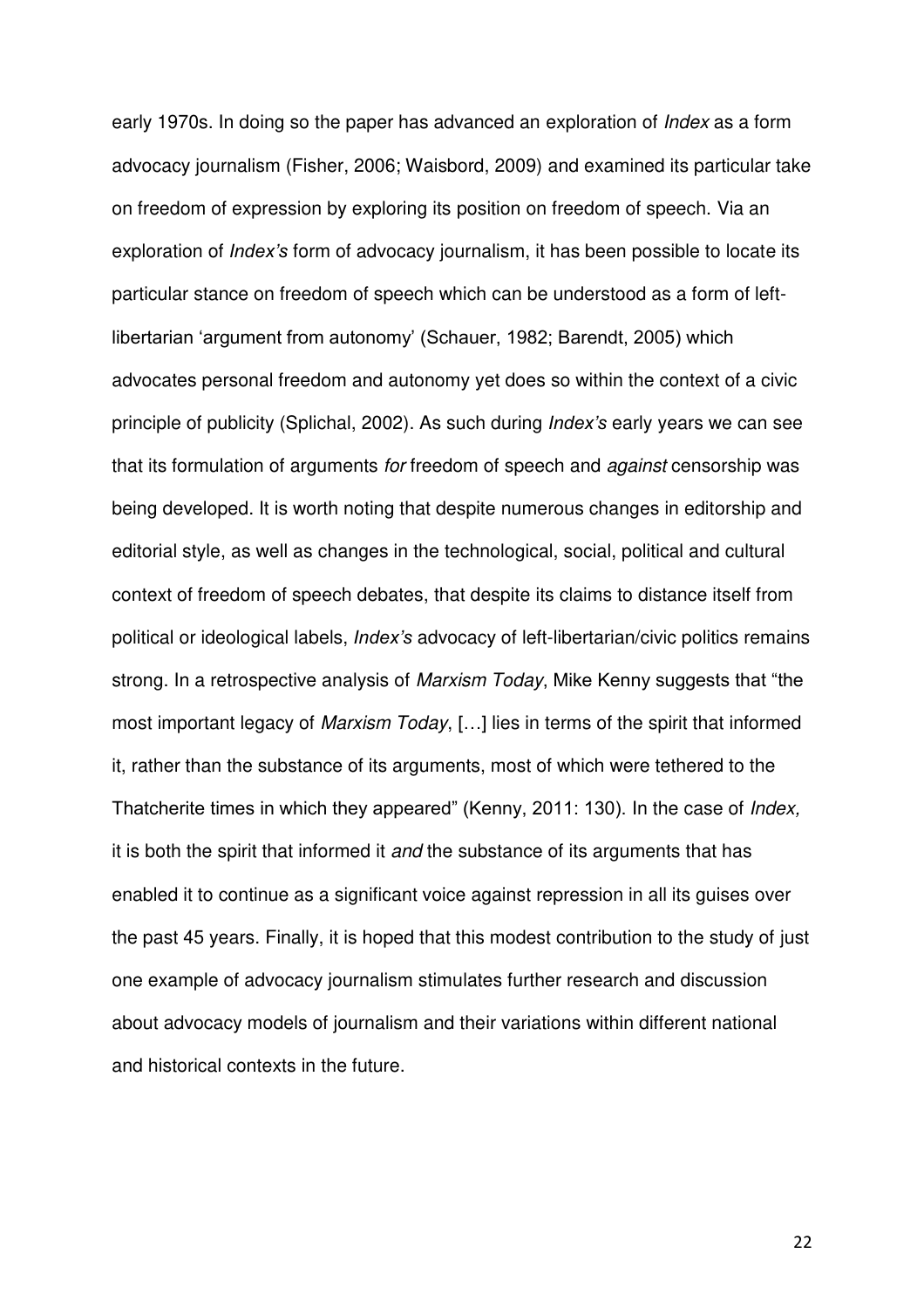# **NOTES**

- 1. The author would like to thank the staff at The Bishopsgate Institute in London for their assistance in gathering a number of primary materials for this paper and the anonymous reviewers for their comments and suggestions. I would also like to thank Rachael Jolley for her comments on an earlier draft and to Michael Scammell for agreeing to be interviewed for this paper.
- 2. Board members included Louis Blom-Cooper, Lord Gardiner, Elizabeth Longford, Sir Roland Penrose. Patrons included Dame Peggy Ashcroft, Sir Peter Medawar, Henry Moore, Iris Murdoch, Sir Michael Tippett and Angus Wilson (Scammell, 2010: 163).
- 3. Bogoraza had been involved in a long standing campaign to publicise the plight of her former husband Yuli Daniel who had been convicted, along with Andrei Sinyavsky with producing anti-Soviet propaganda. Daniel's son had also written a letter to Grahame Green in *The Times* highlighting the treatment of his father asking him to listen to and call attention to the plight of other writers in the same predicament.
- 4. Yuri Galanskov, Alexander Ginsburg, Alexey Dobrovolsky and Vera Lashkova.
- 5. By 1986 *Index* had reached ten editions per year until 1994 when it reverted back to six editions per year. In 2001 it reverted back to four issues per year which it retains to date.
- 6. The justification therefore to publish Allan Healy's "Letter from Australia" (Healy, 1972: 185-195) in which he discusses the suppression of the *Little Red School Book* and Australian attitudes to its publication is therefore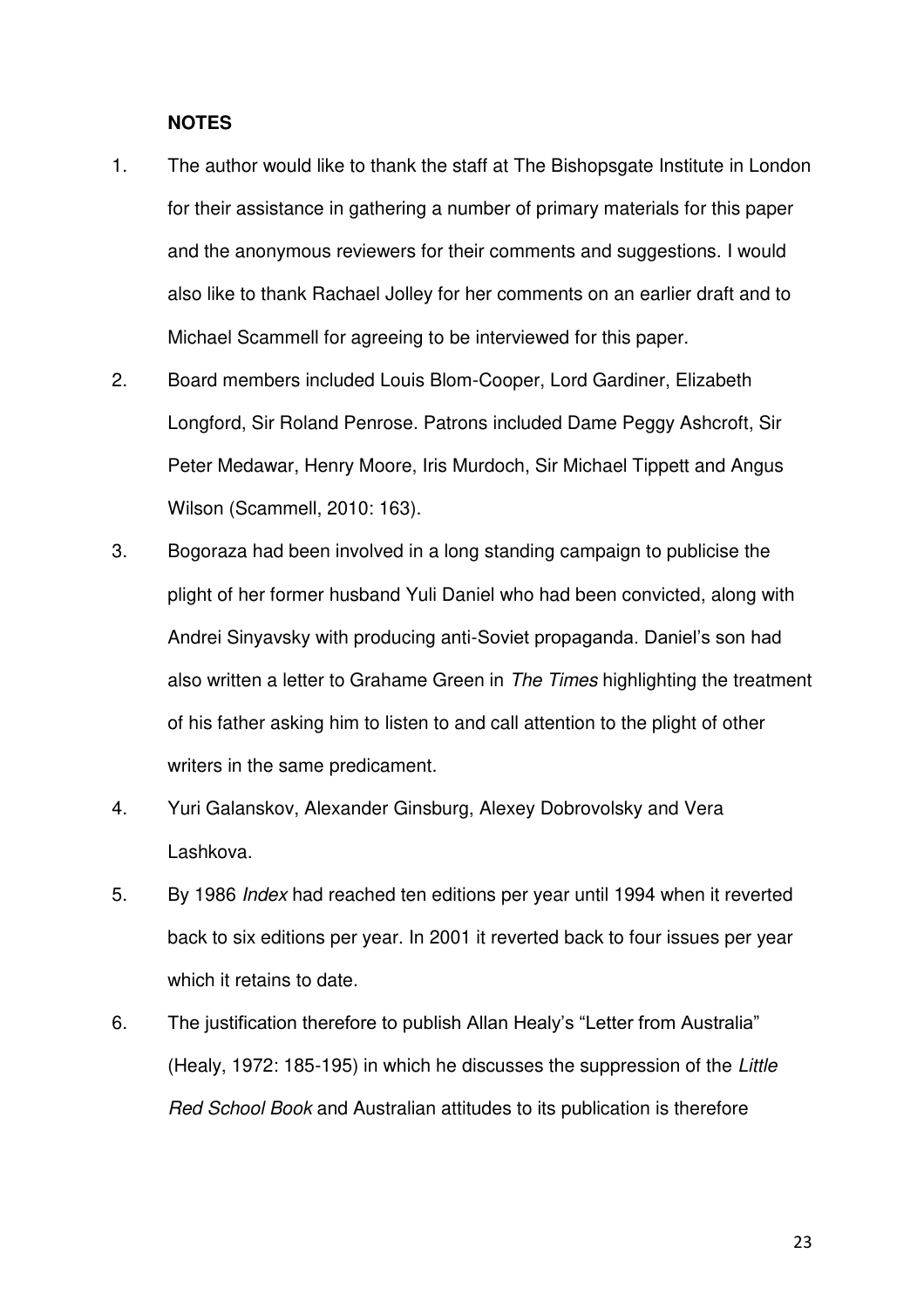justified, as is *Index's* decision to publish the New Zealand Publications

Tribunal's decision on the book in the same edition.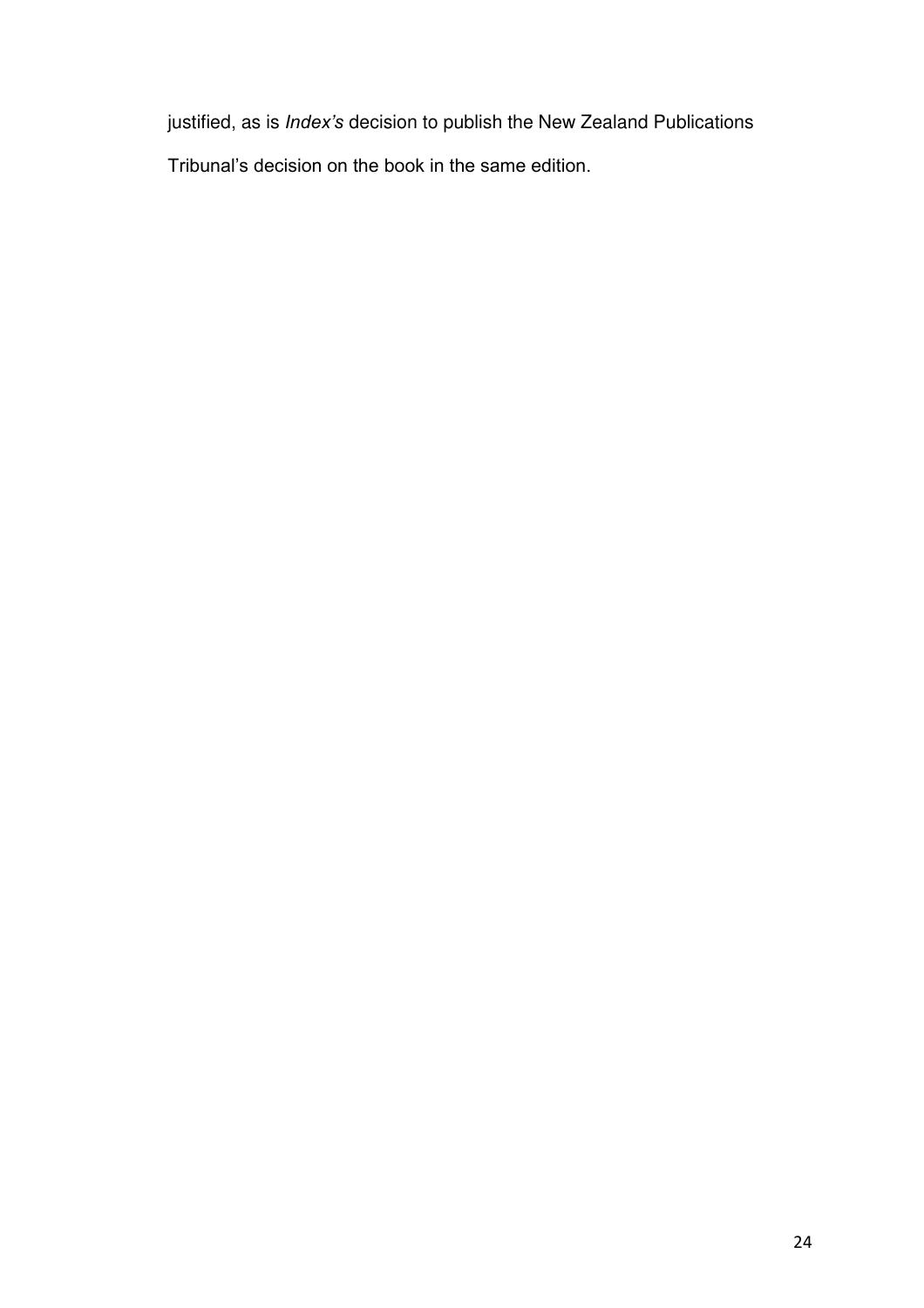## **REFERENCES**

Arblaster, A. (1972) Free Speech. *New Statesman*, 26 May: 714.

Atton, C. (2002) *Alternative Media*. London: Sage.

- Atton, C. (2003) What is 'alternative' journalism? *Journalism*, 4(3): 276-272.
- Bailey, O. G., Cammaerts, B. and Carpenter, N. (2008) *Understanding Alternative Media*. Maidenhead: Oxford University Press.
- Barassi, V. (2013) When materiality counts: The social and political importance of activist magazines in Europe. *Global Media and Communication*, 9(2): 135- 151.

Barendt, E. (2005) *Free Speech*. Clarendon: Oxford University Press.

Berger, G. (2017) 'Expressing the changes. International perspectives on evolutions in the right to free expression', in H. Tumber and S. Waisbord (eds) *The Routledge Companion to Media and Human Rights*, pp. 17-29. Abingdon: Routledge.

Berlin, I. (1969) *Four Essays on Liberty*. Oxford: Oxford University Press.

- Bogoraza, L. and Litvinov P (1968) Appeal to world opinion over Russian writers. *The Times*, 13 January, p 8.
- Comedia (1984) The alternative press: the development of underdevelopment. *Media, Culture and Society* 6(2): 95-102.
- Crossley, N. and Roberts, J. M. (eds.) *After Habermas. New Perspectives on the Public Sphere*. Oxford: Blackwell Publishing.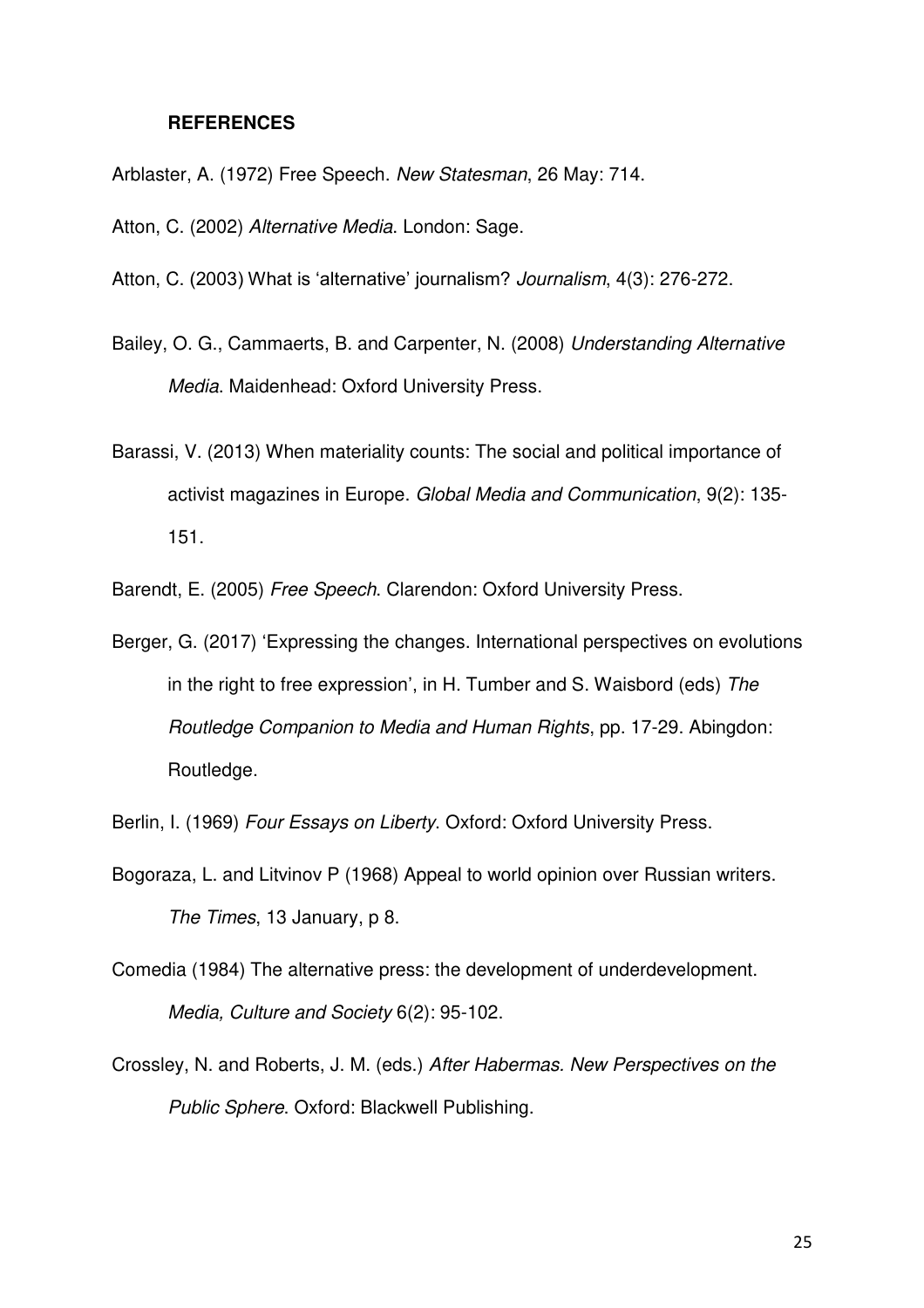Crossman, R. (1950) *The God that Failed: six studies in Communism*. London: Hamish Hamilton.

Daniel, A. (1970) You are our hope… they cannot last. *The Times*, 17 January, 8.

Dewey, J. (1927) *The Public and its Problems*. New York: Swallow Press.

- Downing, J. (2001) *Radical Media: Rebellious Communication and Social Movements*. London: Sage.
- Fisher, C. (2016) The advocacy continuum: Towards a theory of advocacy journalism. *Journalism* 17(6): 711-726.
- Habermas, J. (1989) *The Structural Transformation of the Public Sphere, An Inquiry into a Category of Bourgeois Society*. Cambridge: MIT Press.
- Habermas, J. (1992) Further Reflections of the Public Sphere. In C. Calhoun (ed.) *Habermas and the Public Sphere*. Cambridge: MIT Press.

Hampshire, S. (1971) Writers and Scholars International, Letters.

- Hampshire, S. (1997[1992]) "Should *Index* be above the battle?", In Web W L and Bell R (eds.) *An Embarrassment of Tyrannies, 25 Years of Index on Censorship*, New York: Victor Gollancz, pp.186-195.
- Hampshire, S. (no date) A Philosophy for the Humanities. Stuart Hampshire correspondence file, 1974-1980.
- Hampton, M. and Lemberg, D. (2017) 'History of Media and Human Rights', in H. Tumber and S. Waisbord (eds) *The Routledge Companion to Media and Human Rights*, pp. 30-38. Abingdon: Routledge.
- Hanitzsch, T. (2011) Populist Disseminators, Detached Watchdogs, Critical Change Agents and Opportunist Facilitators: Professional Milieus, the Journalistic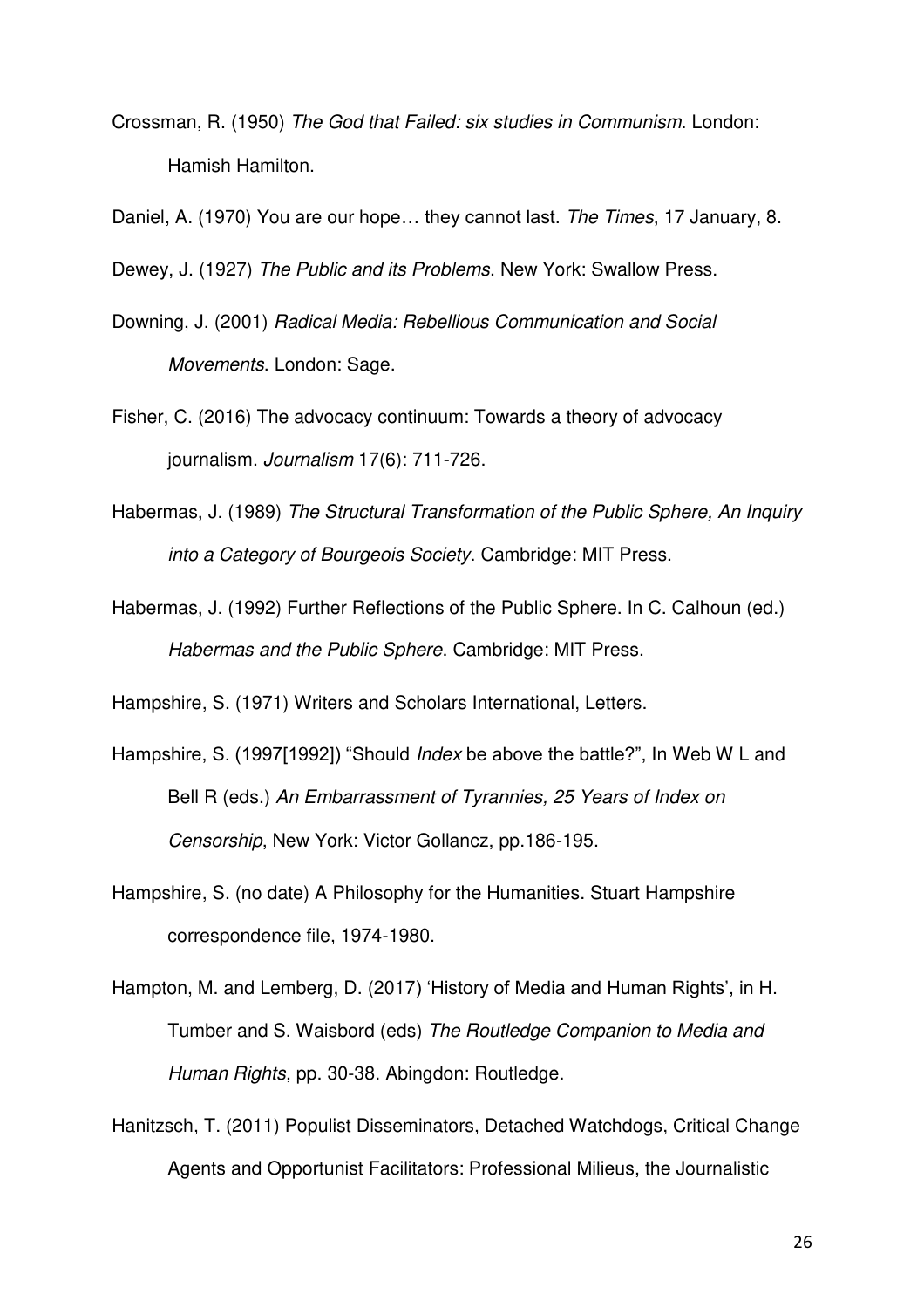Field and Autonomy in 18 Countries. *International Communication Gazette* 73: 477-494.

- Harcup, T. (2005) "I'm doing this to change the world": Journalism in alternative and mainstream media. *Journalism Studies* 6(17): 361-374.
- Harris, T. and O'Brien Castro, M. (eds.) *Preserving the Sixties: Britain and the 'Decade of Protest'*. London: Palgrave MacMillan.
- Janowitz, M. (1975) Professional Models in journalism: The gatekeeper and the advocate. *Journalism Quarterly* 52: 618-626.
- Kenny, M. (2011) Habits of the mind. *Public Policy Research* September-November: 130-135.
- Lewis, J. (2016) David Astor: A king in the golden age of print. *Guardian*, 7 Feb. 7. Available at: [https://www.theguardian.com/media/2016/feb/07/david-astor](https://www.theguardian.com/media/2016/feb/07/david-astor-golden-age-of-observer-journalism-jeremy-lewis)[golden-age-of-observer-journalism-jeremy-lewis](https://www.theguardian.com/media/2016/feb/07/david-astor-golden-age-of-observer-journalism-jeremy-lewis) (accessed 17 May, 2017).
- Litvinov, P. (1967) Free speech plea smuggled from Russia. *The Times*, 28 December, 6.
- Longford Report (1972) *Longford Committee Investigating Pornography*. London: Coronet Books.

McCrum, R. (2016) How Cambridge spy Guy Burgess charmed the Observer's man in Moscow. *Guardian*, 29 May. Available at: [https://www.theguardian.com/world/2016/may/28/cambridge-spy-guy](https://www.theguardian.com/world/2016/may/28/cambridge-spy-guy-burgess-charmed-observer-files)[burgess-charmed-observer-files](https://www.theguardian.com/world/2016/may/28/cambridge-spy-guy-burgess-charmed-observer-files) (accessed 15 May 2017).

Mill, J.S. (1859[1991]) *On Liberty*. Oxford: Oxford University Press.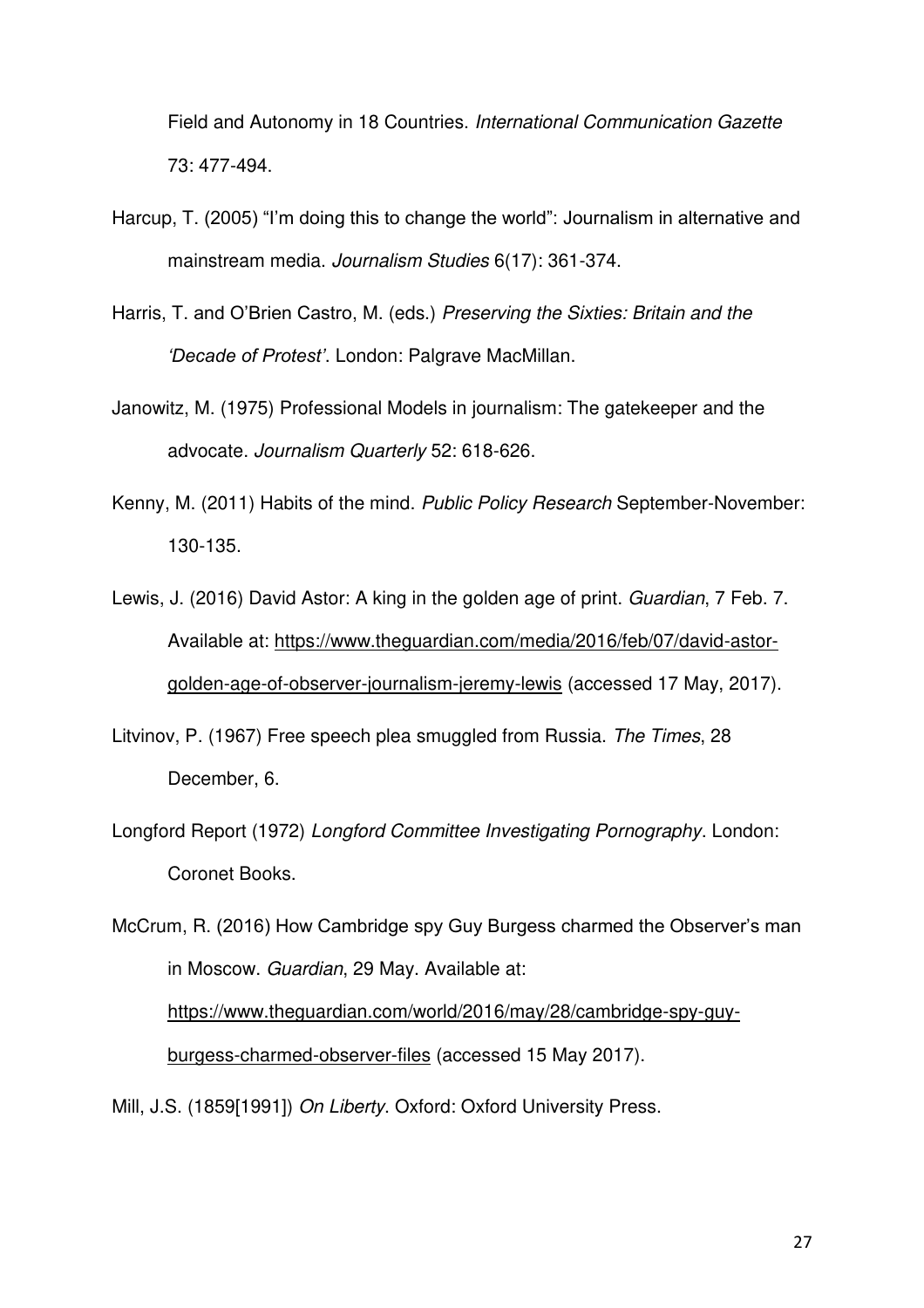- Morris, R. J. (2014) The 1960s Days of innocence. In Harris T and O'Brien Castro M (eds.) *Preserving the Sixties. Britain and the 'Decade of Protest'*. London: Palgrave Macmillan.
- Moyn, S. (2010) *The Last Utopia. Human Rights in History*. Cambridge, Mass.: Harvard University Press.
- O'Grady, J. (2004) Sir Stuart Hampshire Obituary. *Observer*, 16 June. Available at: <https://www.theguardian.com/news/2004/jun/16/guardianobituaries.obituaries> (accessed 17 May 2017).

Palmer, T. (1971) *The Trials of 'Oz'*. London: Blond and Briggs.

- Patterson, D.E. and Donsbach W (1996) News decisions: journalists as partisan actors. *Political Communication* 13: 455-468.
- Petersen, J. (2007) Freedom of expression as liberal fantasy: the debate over The People vs. Larry Flynt. *Media, Culture and Society* 29(3): 377-394.

Rettie, J. (2006) The secret speech that changed world history. *Observer*, Sunday 26<sup>th</sup> February. Available at:

<https://www.theguardian.com/world/2006/feb/26/russia.theobserver>(accessed 15 May 2017).

Saxon, W. (1984) Edward Crankshaw is dead at 75: Author on Soviet and Hapsburgs. *New York Times*, 4 December. Available at: [http://www.nytimes.com/1984/12/04/obituaries/edward-crankshaw-is-dead-at-](http://www.nytimes.com/1984/12/04/obituaries/edward-crankshaw-is-dead-at-75-author-on-soviet-and-hapsburgs.html)[75-author-on-soviet-and-hapsburgs.html](http://www.nytimes.com/1984/12/04/obituaries/edward-crankshaw-is-dead-at-75-author-on-soviet-and-hapsburgs.html) (accessed 15 May 2017).

Scammell, M. (1971) Minutes of *Index* Editorial Sub-Committee meeting. 26<sup>th</sup> October.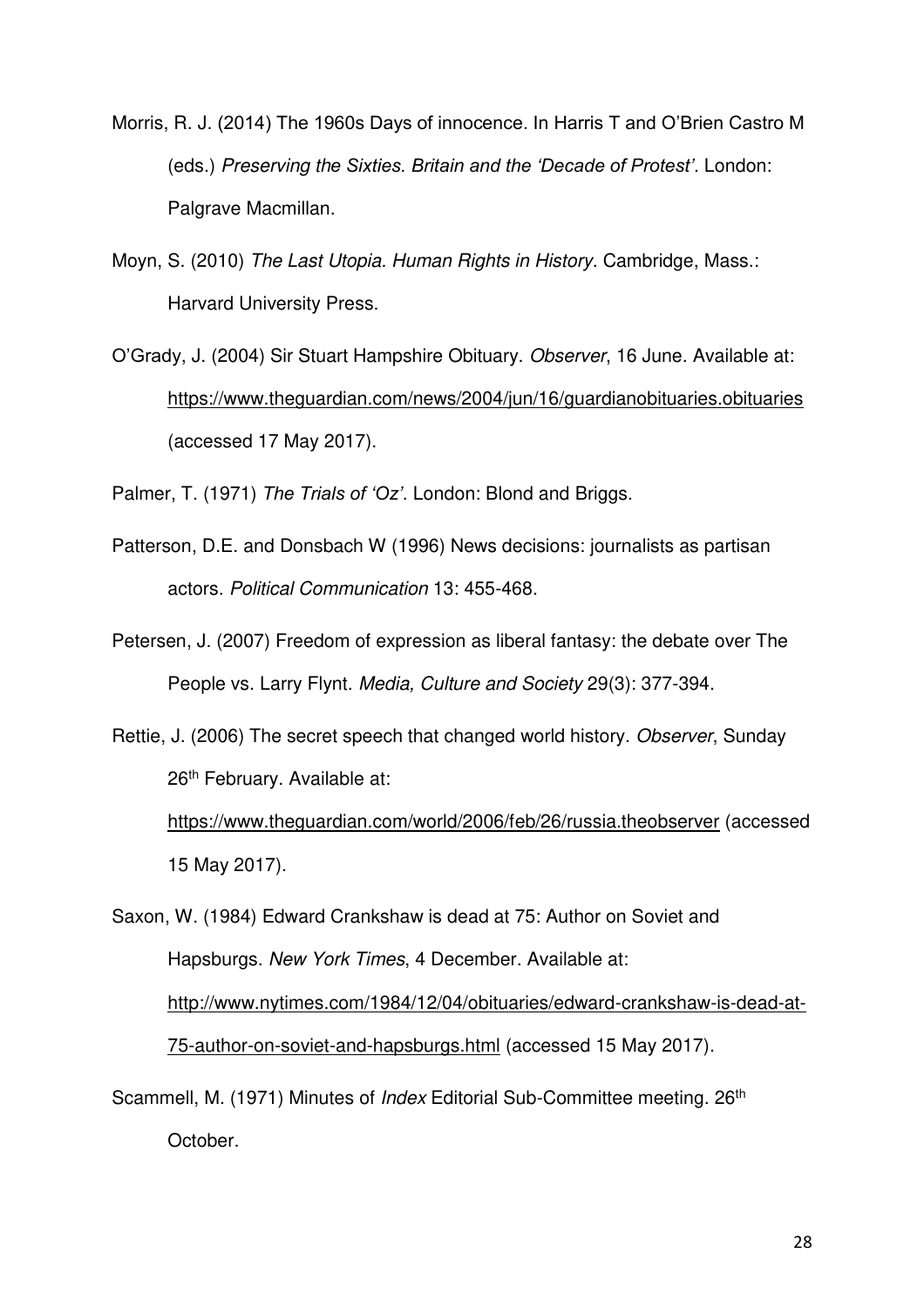Scammell, M. (1971) Writers and Scholars International. Letters.

Scammell, M. (1972) Pornography and *Index*. *Index*, 1(3/4): 3-8.

Scammell, M. (1973) Writers and Scholars International Memorandum from the Director. December.

Scammell, M. (1973a) Writers and Scholars International Director's Report. June.

Scammell, M. (2010) Freedom is not a luxury. *Index on Censorship*, 39(1): 155-167.

Scammell, M. (2017) Personal interview with author, 3 May.

- Schauer, F. (1982) *Free Speech a Philosophical Enquiry*. Cambridge: Cambridge University Press.
- Spender, S. (1964) *World within world: The autobiography of Stephen Spender*. London: Hamish Hamilton.
- Spender, S. (1971) Writers and Scholars International. *Times Literary Supplement*, 15th October, No. 3633.
- Splichal, S. (2002) The principle of publicity, public use of reason and social control. *Media, Culture and Society* 24(1): 5-26.
- Steel, J. (2016) "Reappraising Journalism's normative foundations" in M Broersma & C Peters (eds.) *Rethinking Journalism Again*, Abingdon, Oxon: Routledge 35- 48.
- Steel, J. (2012) Journalism and Free Speech. London: Routledge.
- Sunstein, C. (1993) *Democracy and the Problem of Free Speech*. New York: The Free Press.